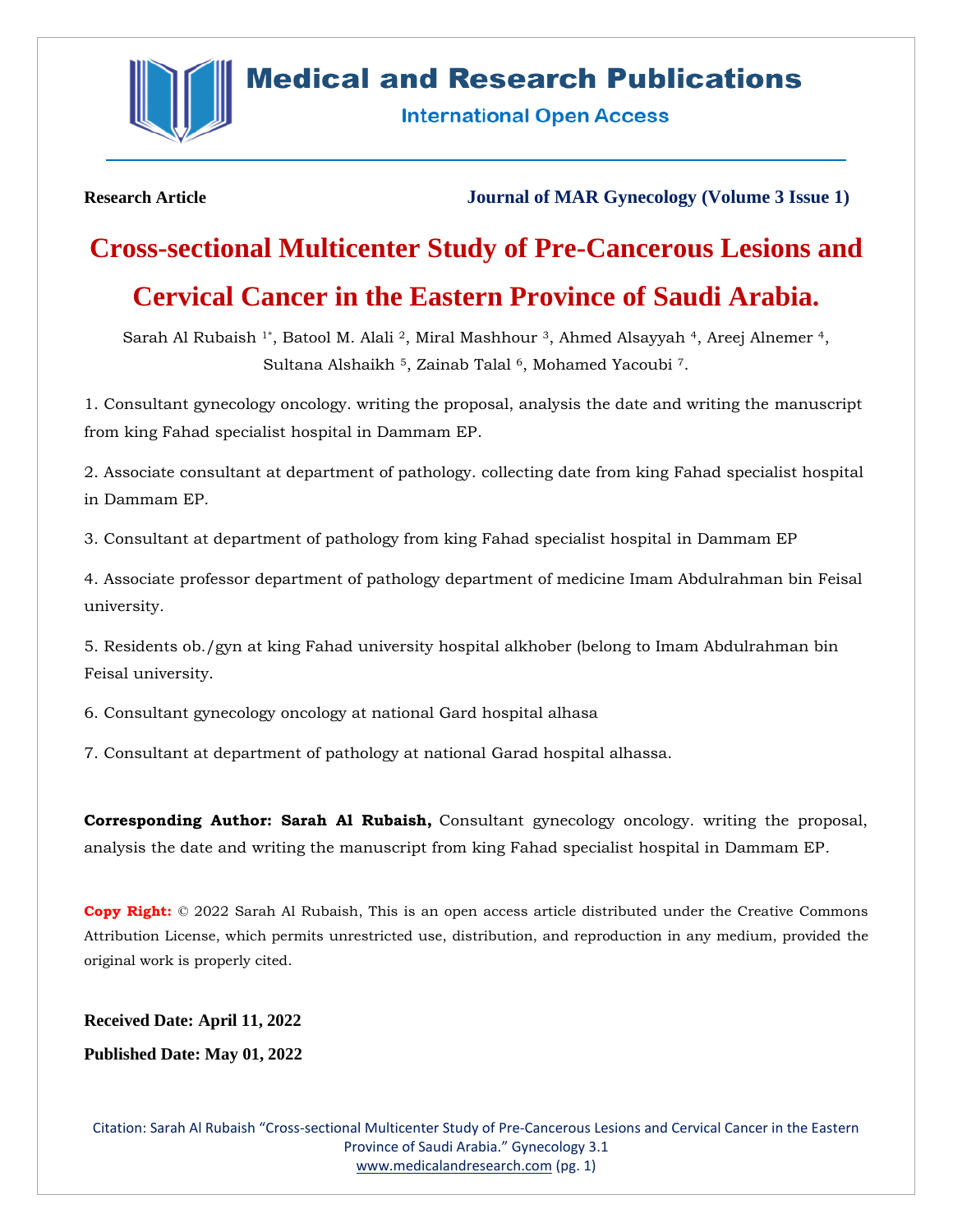### *Abstract*

*Background and Aim: Cervical cancer and its precursors (cervical intraepithelial neoplasia) are common in women world-wide. The status in Saudi Arabia is understudied. The aim of this study is to determine the prevalence of pre-cancerous lesions of the cervix and cervical cancer of patients in Eastern Province of Saudi Arabia.*

*Methods: This is a multicenter retrospective cross-sectional study conducted on patients aged between 21-65 years with precancerous lesion of cervix and cervical cancer admitted in three hospitals in the Eastern Province on a 10-year period (2009-2019).*

*Results: A total of 363 patients (264 pre-cancerous lesions and 99 cervical cancer) were included. The mean age was 45.95±10.12 years. Those with pre-cancer lesion were more likely to smoke with an OR of 2.25(1.002-5.06). Similarly, pre-cancerous lesion patients had higher consumption of Oral Contraceptives OR=1.23(0.72-2.11). The rate of intervention was the highest in colposcopy followed*

*by surgery, chemo radiation, and chemotherapy, respectively. The overall death rate was 20.1% which was significantly higher in Patients with Cervical Cancer.*

*Conclusion: This study showed smoking and oral contraceptive use posed a great risk to development of the disease. In addition, pre-cancerous cervical lesions and cervical cancer have many co-factors, among which are human papillomavirus (HPV), herpes simplex virus and HIV infection, moreover lack of screening programs, lack of awareness of the disease in Saudi Arabia . This study can act as an anchoring point on guiding national screening programs in the future in Saudi Arabia.*

*Keywords: Cervical Cancer; Precancer Lesion; Screening; HPV; Saudi Arabia*

### **Introduction**

Cervical cancer is the second most prevalent cancer among women worldwide, especially in the age group of 20-40 years, with an expected 604,127 new cases and 341,831 deaths reported [Sung et al 2021]. Cervical cancer remains the second highest cause of cancer-related deaths after breast cancer, accounting for almost 10% of cancer-related deaths [AlHarfi et al 2019; Sung et al 2021]. About 241 new cervical cancer cases were diagnosed annually in Saudi Arabia (estimation for 2012). Cervical cancer ranks as the 8th leading cause of female cancer in Saudi Arabia, affecting women aged 15-44 years in particular [ICO/IACR 2016].

Citation: Sarah Al Rubaish "Cross-sectional Multicenter Study of Pre-Cancerous Lesions and Cervical Cancer in the Eastern Province of Saudi Arabia" MAR Gyneocology3.1 [www.medicalandresearch.com](http://www.medicalandresearch.com/) (pg. 2)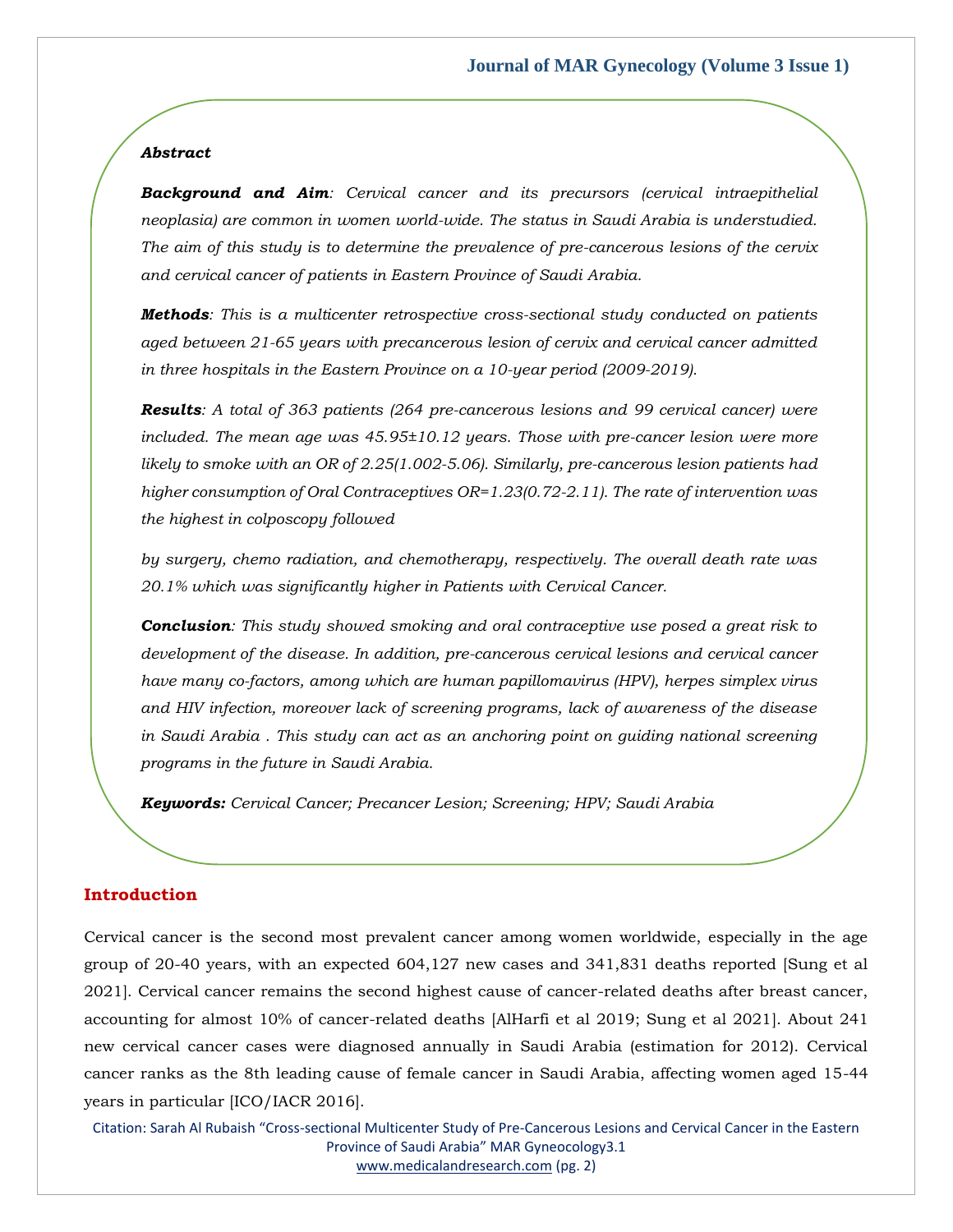According to the Saudi Ministry of Health's 2014 estimation, the numbers of new cervical cancer cases and deaths by the year 2025 would be 309 and 117, respectively. Thus, screening and treatment of precancerous lesions may be beneficial for preventing cervical cancer since detecting early cases of suspicious cervical lesions cancer can enhance patients' likelihood of survival outcomes and better quality-of-life [Sagr et al 2014].

The prevalence of cervical cancer and pre-cancerous lesions are unknown in the Eastern Province of the Kingdom of Saudi Arabia. Currently, the main public health data and statistics provides data of cervical cancer patients from the Saudi Cancer Registry office which covers the entire country. This general data, by definition, is not comprehensive enough in providing the information required for developing a better understanding of the disease, pathology, clinical presentation, survival outcomes, and types of therapy received by the patients in the Eastern Province of the Kingdom.

Similar to the global trend, the most common form of cervical cancer in Saudi Arabia is squamous cell carcinoma followed by adenosarcoma [Alsbeih et al 2011]. Around two-thirds of Saudi women diagnosed with late-stage cervical cancer are not diagnosed sooner due to the lack of proper screening programs and lack of awareness/knowledge of the availability of a vaccine [Alsbeih et al 2011; Manji 2000]. In Eastern Province of the Kingdom, we lack comprehensive database for many of gynecology oncology diseases and one of the preventable diseases is cervical cancer. Thus, in this cross-sectional study we sought to create a database that may help establish a screening program for cervical cancer in the Eastern Province like the international guidelines [Jesson 2001]. Our guiding hypothesis is that establishing a database would provide better opportunities for us to evaluate the prevalence of precancerous cervical lesions and cervical cancer in the Eastern Province and that could be utilized as a tool to structure a national screening program for this preventable disease, i.e. cervical cancer.

The aim of this study is to determine the prevalence of pre-cancerous lesions of the cervix and cervical cancer of patients in eastern province of Saudi Arabia.

### **Methods and Materials**

### **Study design and Participants**

This is a multicenter retrospective cross-sectional study conducted on patients with precancerous lesion of cervix and cervical cancer diagnosed in multiple hospitals in the Eastern Province of the Kingdom [i.e., Imam Abdulrahman Bin Faisal University (IUA), King Fahad Specialist Hospital, Dammam (KFSH-D); and National Guard Hospital, Ahsa (NGH-A)] on a 10-year period (2009-2019).

Citation: Sarah Al Rubaish "Cross-sectional Multicenter Study of Pre-Cancerous Lesions and Cervical Cancer in the Eastern Province of Saudi Arabia" MAR Gyneocology3.1 [www.medicalandresearch.com](http://www.medicalandresearch.com/) (pg. 3)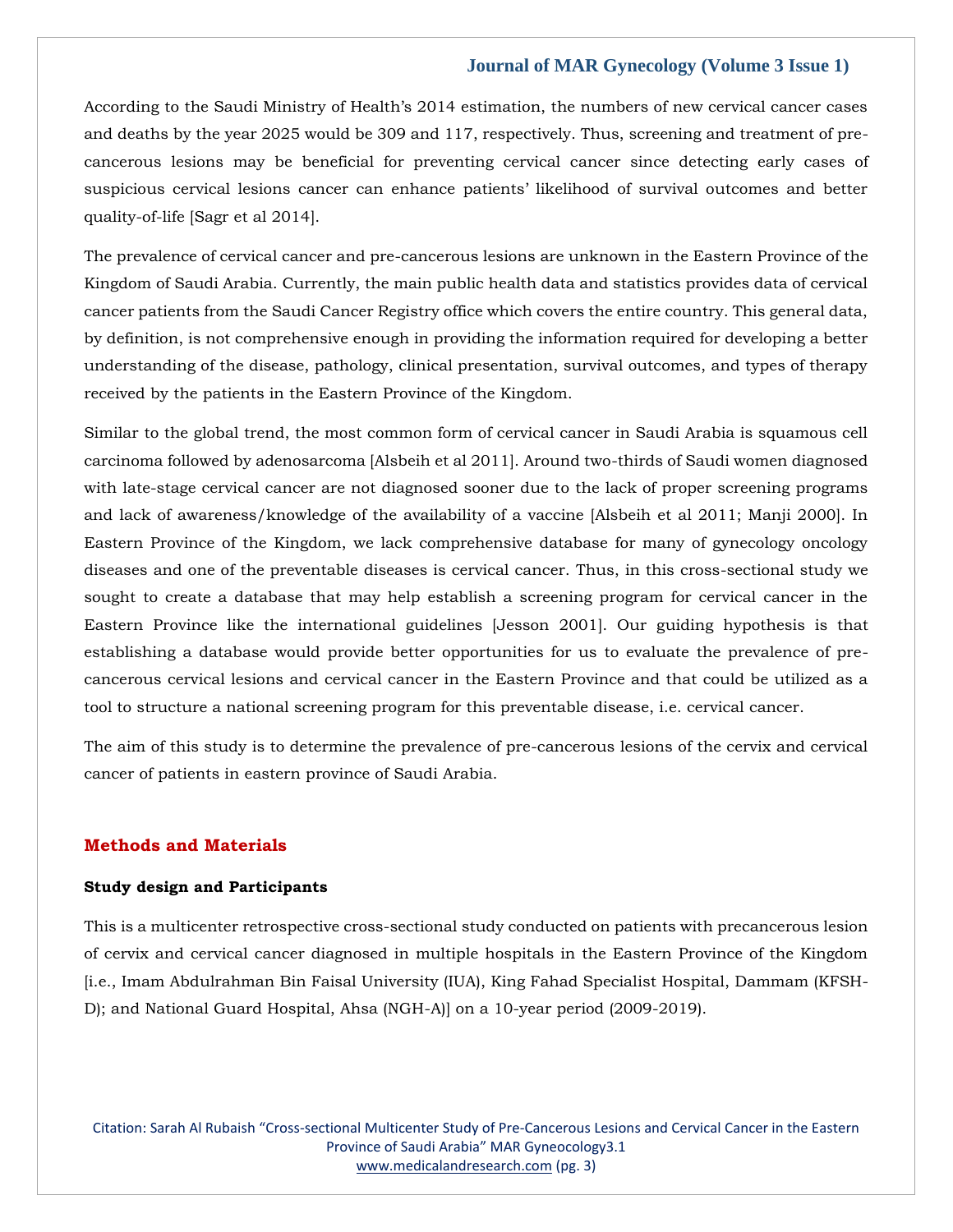### **Inclusion and Exclusion Criteria**

Patients must be aged between 21-65 years; in agreement with the international recommendations to stop taking pap smear for patients above 65-years of age unless the patient came with symptoms of cervical pre-cancerous or cancerous lesion. Cases must have been with any of the following histopathological characteristics: LSIL(Low-grade squqmous interaepithelial lesion), HSIL( High- grade squamous interaepithelial lesion), AGUCS(atypical glandular cells od undetermined significance) , and any types of invasive cervical cancers (squamous cell carcinoma and adenosarcoma,etc.) . We excluded patients with ASCUS (atypical squamous cells of undetermined significant) histopathology,since the risk of cancer is less than 1% . Data collection

Patients' identification was handled through the respective hospital's cancer registry by the patients' national identification or Iqama, which were kept confidential and only accessed by the principal investigator of the study. Information regarding therapy, surgery, and pathology, were managed through the MedicaPlus and Impax clients and chart reviews if they were referred to the primary institution i.e., KFSH-D. Occasionally, phone communication was required to gain additional information/data from patients who have shown no referral and/or follow-up with the KFSH-D during a reasonable period. No direct recruitment of subjects was applied for this study.

### **Ethical Considerations**

The study was approved by IRB committee. Due to the retrospective nature of the study, informed consent from the participating individuals was not required by the ethical review board. This research received no specific grant from any funding agency in public, commercial, or nonprofit sectors.

### **Statistical analysis**

Reports were collected then coded and revised, and data was introduced on statistical software IBM SPSS version 18.0. All statistical analysis was done using two-tailed tests and an alpha error of 0.05. A P-value less than 0.05 was considered to be statistically significant. Frequencies and percentages were used to describe categorical variables whereas means and standard deviation were used for continuous variables. Pearson Chi-square was used to evaluate the relationships between different groups and dichotomous and multinomial variables respectively (Fisher's exact was used when conditions are not fulfilled). Independent T test was used to evaluate the difference between means of distinct groups of patients.

Citation: Sarah Al Rubaish "Cross-sectional Multicenter Study of Pre-Cancerous Lesions and Cervical Cancer in the Eastern Province of Saudi Arabia" MAR Gyneocology3.1 [www.medicalandresearch.com](http://www.medicalandresearch.com/) (pg. 4)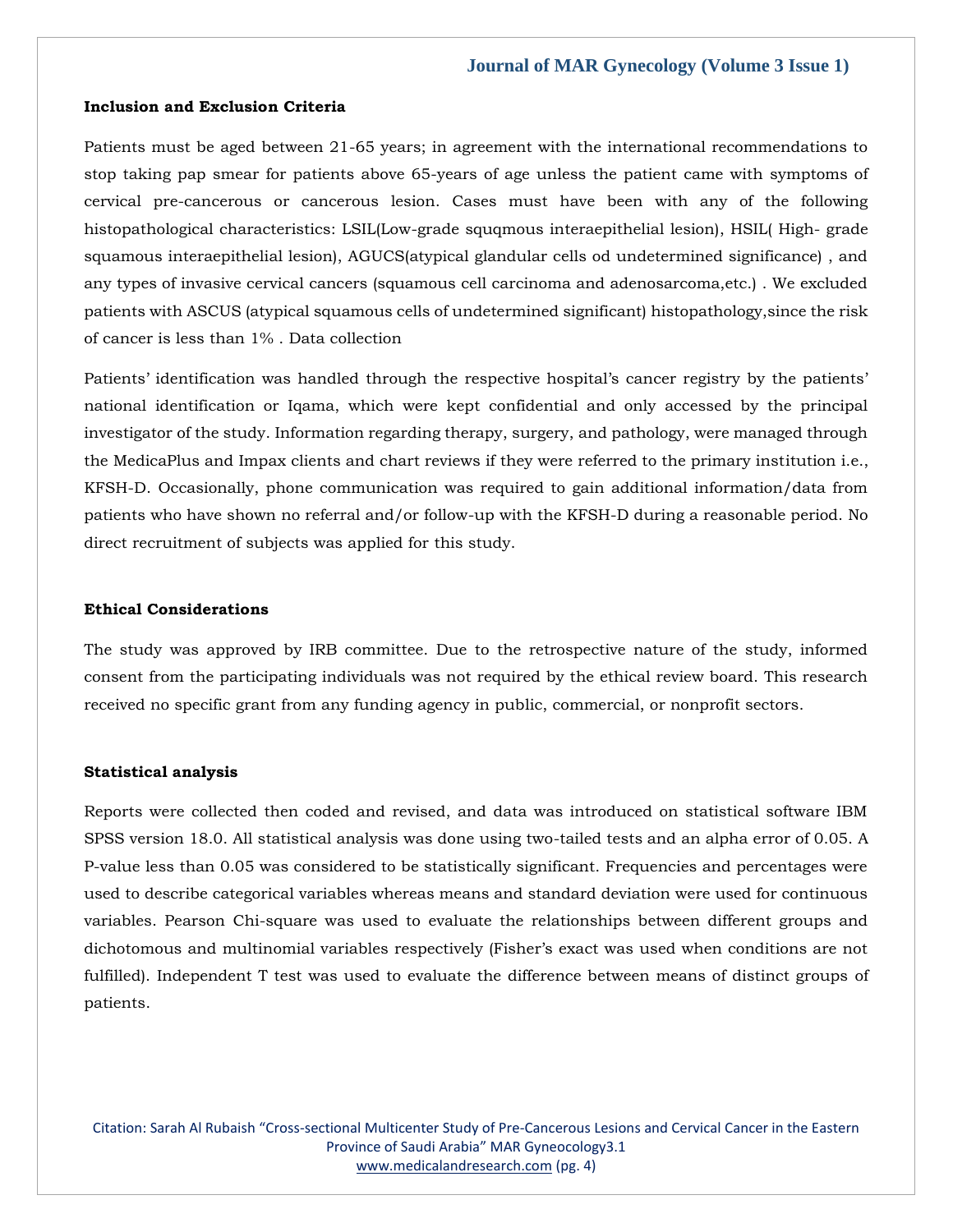### **Results**

A total of 363 patients [pre-cancerous lesions  $(n=264)$  and cervical cancer  $(n=99)$  cases] formed the basis of our dataset and analyses. Table 1 shows that the prevalence of precancerous lesion of cervix is 0.023% and 0.0088% for cervical cancer during study period (from 2009 to 2019).

| Year | <b>Total</b> | <b>Patients with Pre-Cancerous Lesions</b> |                                   | <b>Patients with Cervical Cancer</b>       |                                   |  |
|------|--------------|--------------------------------------------|-----------------------------------|--------------------------------------------|-----------------------------------|--|
|      |              | of<br><b>Number</b><br><b>Cases</b>        | <b>Prevalence</b><br>(percentage) | <b>of</b><br><b>Number</b><br><b>Cases</b> | <b>Prevalence</b><br>(percentage) |  |
| 2009 | 994308       | $\overline{4}$                             | 0.00040229                        |                                            | 0.000100572                       |  |
| 2010 | 1017161      | 10                                         | 0.000983129                       | 6                                          | 0.000589877                       |  |
| 2011 | 1041747      | 25                                         | 0.002399815                       | 8                                          | 0.000767941                       |  |
| 2012 | 1066386      | 20                                         | 0.001875493                       | 8                                          | 0.000750197                       |  |
| 2013 | 1093255      | 32                                         | 0.002927039                       | 3                                          | 0.00027441                        |  |
| 2014 | 1120086      | 41                                         | 0.003660433                       | 11                                         | 0.000982067                       |  |
| 2015 | 1146009      | 31                                         | 0.00270504                        | 10                                         | 0.000872593                       |  |

**Table 1:** Prevalence of precancerous lesions of cervix and cervical cancer in the Eastern Province of the Kingdom (2009-2019).

Table 2 summarizes the information pertaining to demographics and patient characteristics. The majority of cases (87.8%) was of Saudi nationality, and 76.6% were married. While the mean age for the entire cohort of patients was 45.95±10.12 years (range 21-65), cervical cancer patients were relatively older (49.88±8.62 years) as compared to the pre-cancerous lesion cases (p<0.001). Mean BMI of the reported cases was 29.81±7.03 kg/m2. Mean parity of the 329 reported cases was found to be 4.73±3.34 (range 0-18). Although over half of cases had educational level of High School and higher, but only 24.9% cases had employment status. Those with pre-cancerous lesions were more likely to smoke with an OR of 2.25 (1.002-5.06). Similarly, pre-cancer lesion patients had higher consumption of Oral Contraceptives OR=1.23(0.72-2.11). More than half of the cases 60.6% had the history of Pap smear, which they continued to do so. Cervical biopsy was performed on 74.1% of cases. Significant difference was seen when comparing previous and current Pap Smear and cervical biopsy with predominance in cervical cancer patients. All the cases were from the eastern region of oncology centers of the country (i.e., Al-Hasa , Dammam and Alkhobar areas). Also, 80.2% of patients were referred to oncology centers for treatment purposes.

Citation: Sarah Al Rubaish "Cross-sectional Multicenter Study of Pre-Cancerous Lesions and Cervical Cancer in the Eastern Province of Saudi Arabia" MAR Gyneocology3.1 [www.medicalandresearch.com](http://www.medicalandresearch.com/) (pg. 5)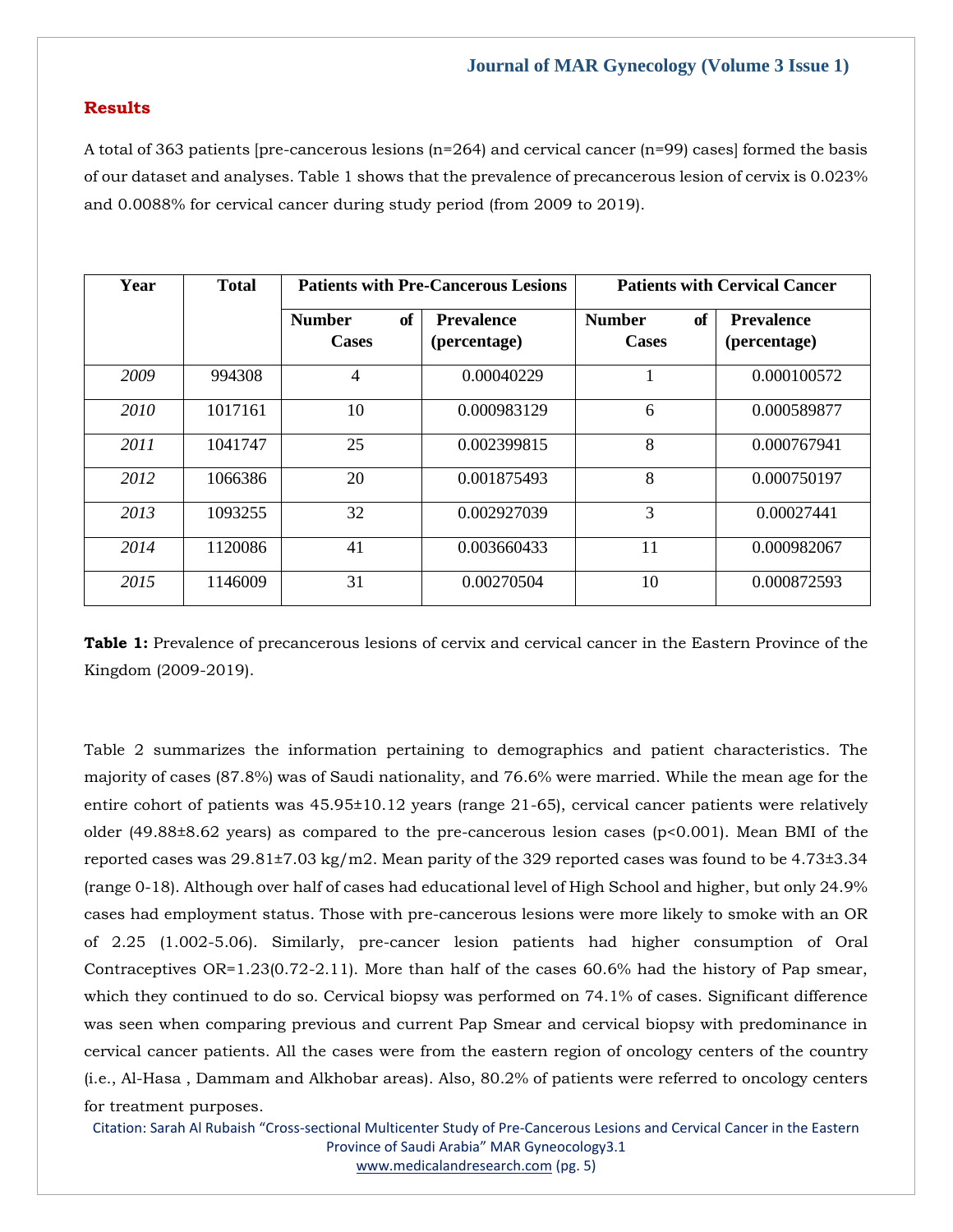| Factors                              | <b>All Patients</b> | Patients with    | Patients with          | <b>OR</b>            | P-value  |
|--------------------------------------|---------------------|------------------|------------------------|----------------------|----------|
|                                      | $(N=363)$           | Pre-Cancer       | <b>Cervical Cancer</b> | (95%                 |          |
|                                      |                     | Lesion           | $(N=99)$               | CD                   |          |
|                                      |                     | $(N=264)$        |                        |                      |          |
| Age, years(mean±SD)                  | 45.95±10.12         | 44.48±10.26      | 49.88±8.62             |                      | < 0.0001 |
| BMI, $\text{kg/m}^2$ (mean $\pm$ SD) | $29.81 \pm 7.03$    | $30.50 \pm 7.03$ | $28.23 \pm 6.82$       |                      | 0.008    |
| Data Access Group                    |                     |                  |                        |                      | < 0.0001 |
| <b>IAU</b>                           | 53(14.6%)           | 49(92.5%)        | 4(7.5%)                | Ref                  |          |
| <b>KFSH-D</b>                        | 129(35.5%)          | $40(31.0\%)$     | 89(69.0%)              | 27.26(9.21-80.69)    |          |
| NGH-A                                | 181(49.9%)          | 175(96.7%)       | 6(3.3%)                | $0.42(0.11-1.55)$    |          |
| Nationality                          |                     |                  |                        |                      |          |
| Afghan                               | $1(0.3\%)$          | $1(100\%)$       | $0(0\%)$               |                      |          |
| Egyptian                             | $2(0.6\%)$          | $2(100\%)$       | $0(0\%)$               |                      |          |
| Indian                               | $2(0.6\%)$          | $2(100\%)$       | $0(0\%)$               |                      |          |
| Indonesian                           | $3(0.8\%)$          | 2(66.7%)         | $1(33.3\%)$            |                      |          |
| Irish                                | $1(0.3\%)$          | $0(0\%)$         | $1(100\%)$             |                      |          |
| Jordanian                            | $3(0.8\%)$          | $3(100\%)$       | $0(0\%)$               |                      |          |
| Malaysian                            | $2(0.6\%)$          | $2(100\%)$       | $0(0\%)$               |                      |          |
| Moroccan                             | $2(0.6\%)$          | $1(50\%)$        | $1(50\%)$              |                      |          |
| Philippine                           | $16(4.4\%)$         | 15(93.8%)        | $1(6.3\%)$             |                      |          |
| Saudi                                | 317(87.3%)          | 228(71.9%)       | 89(28.1%)              |                      |          |
| South African                        | $4(1.1\%)$          | 3(75%)           | 1(25%)                 |                      |          |
| Syrian                               | $2(0.6\%)$          | $2(100\%)$       | $0(0\%)$               |                      |          |
| <b>British</b>                       | $1(0.3\%)$          | $1(100\%)$       | $0(0\%)$               |                      |          |
| American                             | $2(0.6\%)$          | $1(50\%)$        | $1(50\%)$              |                      |          |
| Bahraini                             | $1(0.3\%)$          | $0(0\%)$         | $1(100\%)$             |                      |          |
| Yamani                               | $2(0.6\%)$          | $1(50\%)$        | $1(50\%)$              |                      |          |
| <b>Marital Status</b>                |                     |                  |                        |                      | $0.003*$ |
| Single                               | $3(0.9\%)$          | $0(0\%)$         | $3(100\%)$             | 4.8e <sup>9</sup>    |          |
| Marrie                               | 278(76.6%)          | 208(74.8%)       | $70(25.2\%)$           | Ref                  |          |
| $\mathbf d$                          |                     |                  |                        |                      |          |
| Divorced                             | 24(7.3%)            | 16(66.7%)        | 8(33.3%)               | $1.49(0.61 - 3.62)$  |          |
| Widowed                              | 22(6.7%)            | $11(50.0\%)$     | $11(50.0\%)$           | $2.97(1.23 - 7.15)$  |          |
|                                      |                     |                  |                        |                      |          |
| Age at marriage, years               | $20.90 \pm 5.02$    | $21.49 \pm 5.08$ | 19.26±4.51             |                      | 0.001    |
| $(mean \pm SD)$                      |                     |                  |                        |                      |          |
| Parity (mean±SD)                     | $4.73 \pm 3.34$     | $4.51 \pm 3.29$  | $5.33 \pm 3.42$        |                      | 0.048    |
| <b>Educational level</b>             |                     |                  |                        |                      | 0.005    |
| Illiterate                           | 88(31.8%)           | 57(64.8%)        | 31(35.2%)              | $0.66(0.29-1.52)$    |          |
| Elementary                           | 31(11.2%)           | $17(54.8\%)$     | $14(45.2\%)$           | Ref                  |          |
| High school                          | 83(30%)             | 68(81.9%)        | $15(18.1\%)$           | $0.27(0.11-0.66)$    |          |
| College                              | $67(24.2\%)$        | $51(76.1\%)$     | $16(23.9\%)$           | $0.38(0.15-0.94)$    |          |
| Higher degree                        | $8(2.9\%)$          | $8(100\%)$       | $0(0\%)$               | $\boldsymbol{0}$     |          |
| Job status                           |                     |                  |                        |                      | 0.301    |
| Employed                             | 72(24.9%)           | 54(75.0%)        | $18(25.0\%)$           | $0.7(0.38-1.28)$     |          |
| Unemployed                           | 217(75.1%)          | 147(67.7%)       | 70(32.3%)              | Ref                  |          |
| Smoking                              | $27(9.8\%)$         | $15(55.6\%)$     | $12(44.4\%)$           | $2.25(1.002 - 5.06)$ | 0.068    |
| Taking<br>Oral                       | 150(55.6%)          | $105(70.0\%)$    | 45(30.0%)              | $1.23(0.72 - 2.11)$  | 0.497    |
| Contraceptives                       |                     |                  |                        |                      |          |
| History of Pap Smear                 | $208(60.6\%)$       | 200(96.2%)       | $8(3.8\%)$             | $0.03(0.13-0.06)$    | < 0.0001 |
| <b>Current Pap Smear</b>             | 216(59.7%)          | 202(93.5%)       | $14(6.5\%)$            | $0.05(0.27-0.096)$   | < 0.0001 |
|                                      |                     |                  |                        |                      |          |

Citation: Sarah Al Rubaish "Cross-sectional Multicenter Study of Pre-Cancerous Lesions and Cervical Cancer in the Eastern Province of Saudi Arabia" MAR Gyneocology3.1 [www.medicalandresearch.com](http://www.medicalandresearch.com/) (pg. 6)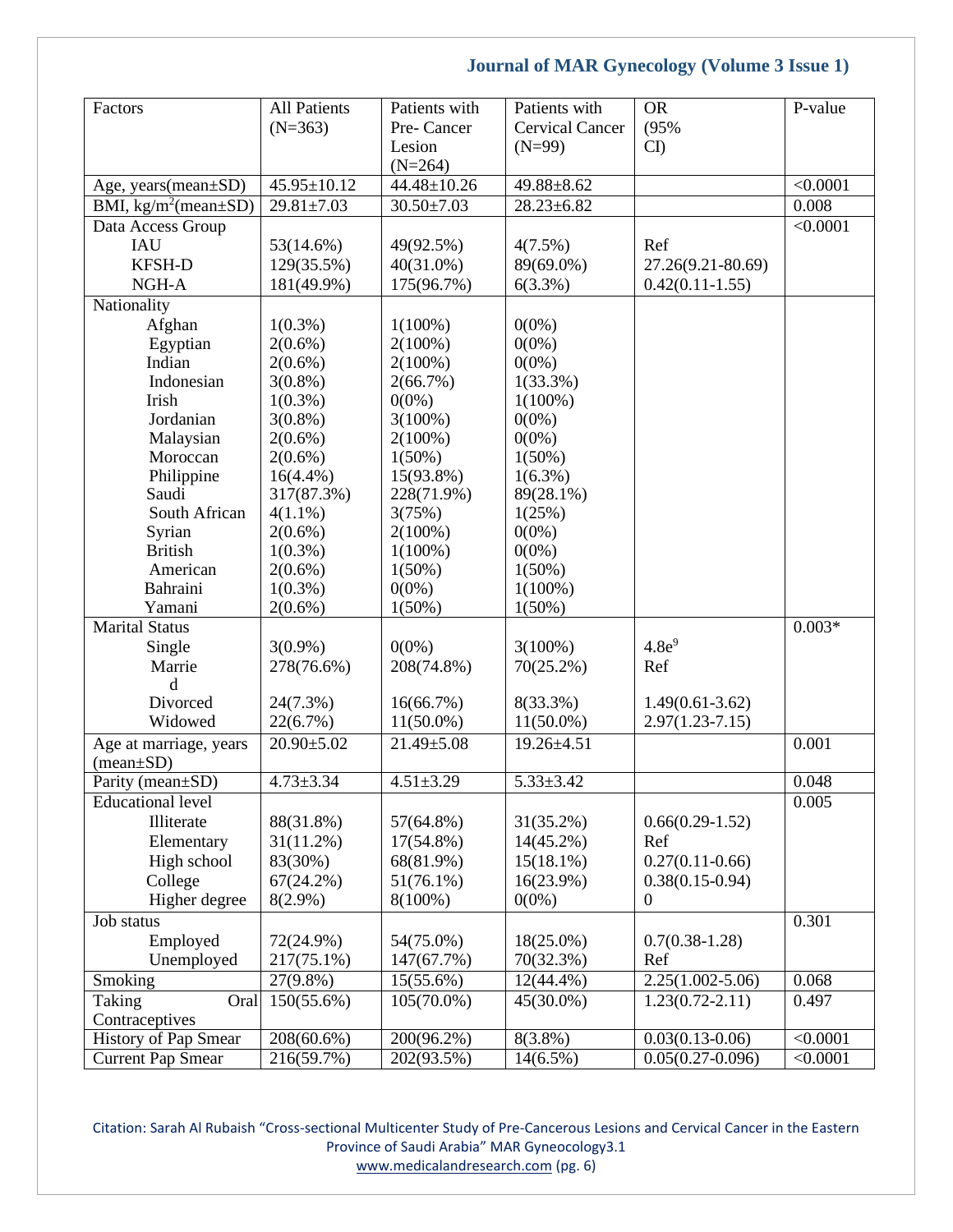| <b>Cervical Biopsy</b>   | $269(74.1\%)$ | $175(65.1\%)$ | 94(34.9%)   | $9.56(3.75 - 24.36)$   | < 0.0001    |
|--------------------------|---------------|---------------|-------------|------------------------|-------------|
|                          |               |               |             |                        |             |
|                          |               |               |             |                        |             |
| Region<br>Oncology<br>of |               |               |             |                        | $< 0.0001*$ |
| Centers                  |               |               |             |                        |             |
| Al-Hasa                  | 122(46.9%)    | 120(98.4%)    | $2(1.6\%)$  | $0.009(0.002 - 0.036)$ |             |
| Dammam                   | 132(50.8%)    | $45(34.1\%)$  | 87(65.9%)   | Ref                    |             |
| Riyadh                   | $6(2.3\%)$    | 1(16.7%)      | $5(83.3\%)$ | $2.58(0.29 - 22.81)$   |             |

\*Fisher's Exact Test was used

**Table 2:** Demographics and patients' characteristics in pre-cancerous lesions and cervical cancer cases.

IAU = Imam Abdulrahman Bin Faisal University;

KFSH-D = King Fahad Specialist Hospital, Dammam;

NGH-A = National Guard Hospital, Ahsa;

SD = Standard Deviation;

BMI = Body Mass Index

A comparative summary of the data on clinico-pathological factors of patients with pre-cancerous lesions and cervical cancer is provided in Table 3. Nearly half of all the cases were of LSIL histopathology, followed by 27.3% of cases (n=103) with invasive cervical cancer ( all the cervical patient group). Precancer lesions were mostly LSIL (presented in 183 cases), followed by HSIL (64 cases) and AGUCS (17 cases). Tumor stage of the cervical cancer cases varied with mostly being of stage II, I, and IV respectively. HPV test was reported in only up to about 76 patients with a predominance in those with pre-cancerous lesions OR=2.21(1.3-3.78), and of those HPV-16 type was positive in 3 cases. Most cervical cancer cases 70.4% had SCC( Squamous cell carcinoma) histopathology followed by ADC (Adenocarcinoma) (21.4%).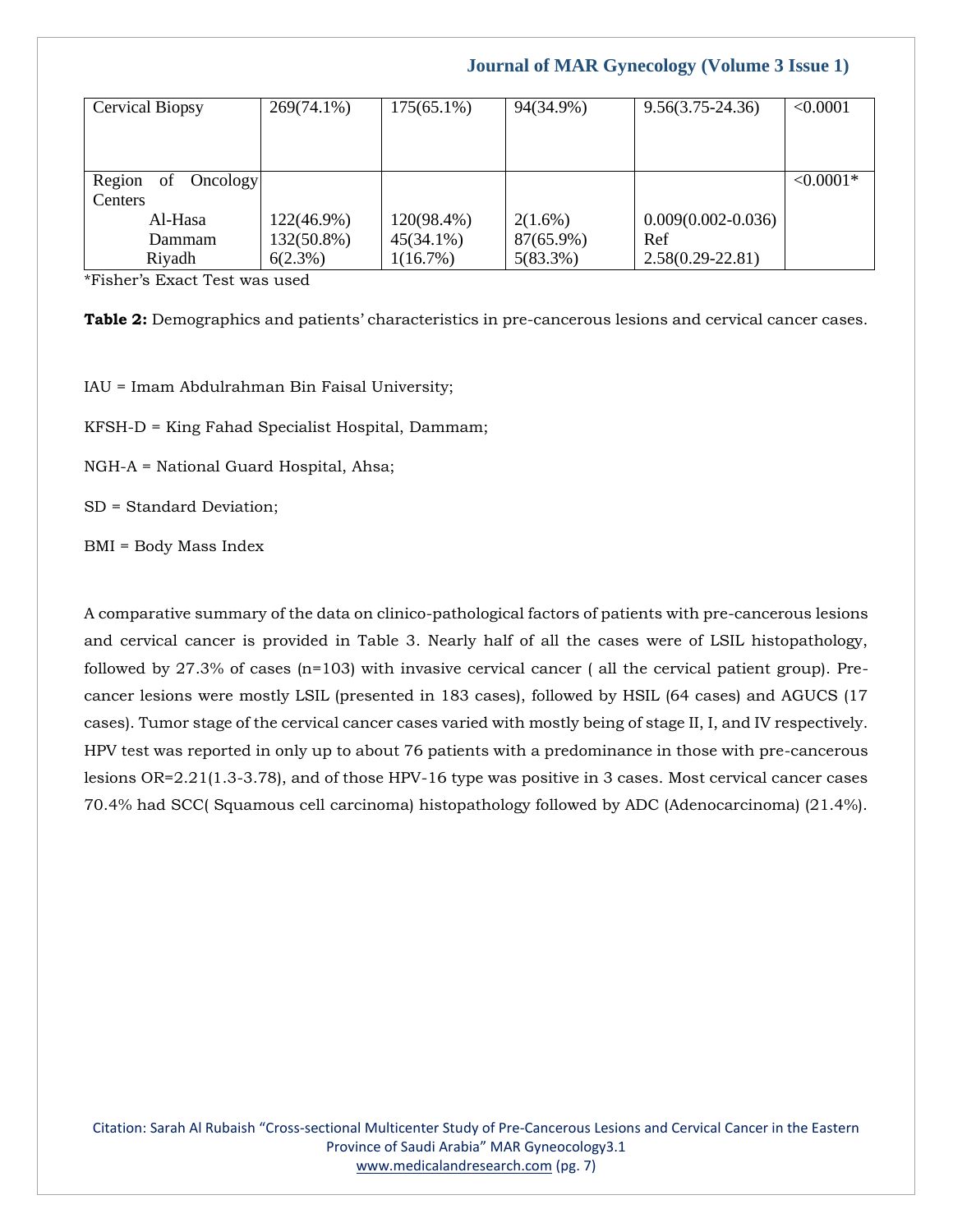| <b>Factors</b>         | <b>All Patients</b><br>$(N=363)$ | <b>Patients with</b><br><b>Pre-Cancer</b> | <b>Patients with</b><br><b>Cervical</b> | <b>OR</b><br>(95%      | <b>P-value</b> |
|------------------------|----------------------------------|-------------------------------------------|-----------------------------------------|------------------------|----------------|
|                        |                                  | Lesion<br>$(N=264)$                       | Cancer $(N=99)$                         | $\mathbf{C}\mathbf{I}$ |                |
| Type of Lesion         |                                  |                                           |                                         |                        |                |
| <b>AGUCS</b>           | 17(4.7%)                         | $17(100\%)$                               | $0(0\%)$                                |                        |                |
| <b>HSIL</b>            | 64(17.6%)                        | 64(100%)                                  | $0(0\%)$                                |                        | < 0.0001       |
| <b>Invasive Cancer</b> | 99(27.3%)                        | $0(0\%)$                                  | 99(100%)                                |                        |                |
| <b>LSIL</b>            | 183(50.4%)                       | 183(100%)                                 | $0(0\%)$                                |                        |                |
| <b>Stage</b>           |                                  |                                           |                                         |                        |                |
| L                      | 23(25.3%)                        | $\overline{\phantom{0}}$                  | 23(100%)                                |                        |                |
| $\mathbf{I}$           | $31(34.1\%)$                     |                                           | $31(100\%)$                             |                        |                |
| $\mathbf{I}$           | 15(16.5%)                        |                                           | $15(100\%)$                             |                        |                |
| IV                     | $22(24.2\%)$                     |                                           | 22(100%)                                |                        |                |
| Previous HPV Test      | 76(20.9%)                        | 45(59.2%)                                 | $31(40.8\%)$                            | $2.21(1.3-3.78)$       | 0.004          |
| HPV type               |                                  |                                           |                                         |                        | $1*$           |
| 16                     | $3(15.8\%)$                      | $3(100\%)$                                | $0(0\%)$                                | $0.52(0.08-3.09)$      |                |
| Others                 | $16(84.2\%)$                     | 14(87.5%)                                 | 2(12.5%)                                | Ref                    |                |
| Type of Cancer         |                                  |                                           |                                         |                        |                |
| (Histopathology)       |                                  |                                           |                                         |                        |                |
| Adenosquamous          | $1(1\%)$                         |                                           | $1(100\%)$                              |                        |                |
| <b>ADC</b>             | 21(21.4%)                        |                                           | $21(100\%)$                             |                        |                |
| Clear Cell             | $3(3.1\%)$                       |                                           | $3(100\%)$                              |                        |                |
| <b>SCC</b>             | 69(70.4%)                        |                                           | 69(100%)                                |                        |                |
| Serous                 | $1(1\%)$                         |                                           | $1(100\%)$                              |                        |                |
| Small Cell             | $3(3.1\%)$                       |                                           | $3(100\%)$                              |                        |                |

\*Fisher's Exact Test was used

**Table 3:** Summary of the clinico-pathological data for patients with pre-cancerous lesions and cervical cancer.

Data on the type of interventions received by the patients with pre-cancer lesion and cervical cancer are summarized in Table 4. The rate of intervention was the highest in colposcopy followed by surgery, chemoradiation, and chemotherapy, respectively. A total of 15% did not receive any interventions which were only pre-cervical lesion cases. Almost all cervical cancer cases received chemoradiation, surgical, chemotherapy, radiotherapy, and/or palliative care.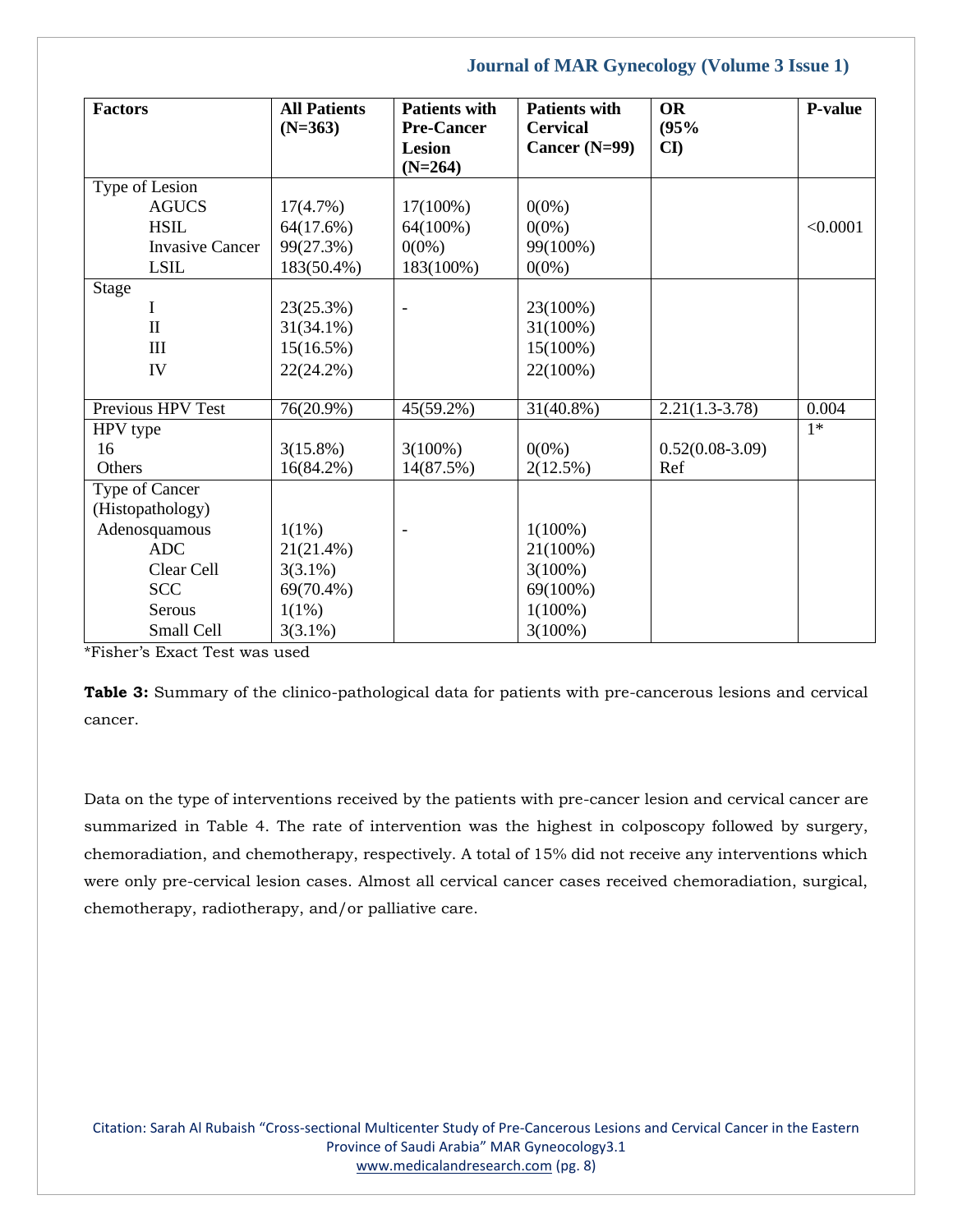| <b>Interventions</b> | <b>All Patients</b> | <b>Patients with</b>     | <b>Patients with Cervical</b> | <b>OR</b>              | <b>P-value</b> |
|----------------------|---------------------|--------------------------|-------------------------------|------------------------|----------------|
| <b>Received</b>      | $(N=363)$           | <b>Pre-Cancer</b>        | Cancer $(N=99)$               | (95%                   |                |
|                      |                     | Lesion $(N=264)$         |                               | $\mathbf{C}\mathbf{D}$ |                |
| Colposcopy           | 107(29.5%)          | $107(100\%)$             | $\overline{\phantom{a}}$      | $\theta$               |                |
| Surgery              | 96(26.4%)           | $63(65.6\%)$             | 33(34.3%)                     | $1.59(0.963 - 2.64)$   | 0.082          |
| Chemoradiation       | 48(13.2%)           | $\overline{\phantom{a}}$ | 48(100%)                      |                        |                |
| Chemotherapy         | $10(2.8\%)$         |                          | $10(100\%)$                   |                        |                |
| Palliative           | $8(2.2\%)$          | ۰                        | $8(100\%)$                    |                        |                |
| Radiotherapy         | $2(0.6\%)$          | $\overline{\phantom{a}}$ | $2(100\%)$                    |                        |                |
| No Intervention      | 52(14.3%)           | 52(100%)                 | $0(0\%)$                      |                        | < 0.0001       |
| Adjuvant treatment   | $20(6.1\%)$         |                          | 20(100%)                      |                        |                |
| Type of Adjuvant     |                     |                          |                               |                        |                |
| Treatment            |                     |                          |                               |                        |                |
| Concomitant          | 16(80%)             |                          | $16(100\%)$                   |                        |                |
| Chemoradiation       |                     |                          |                               |                        |                |
| Radiation            | 4(20%)              |                          | $4(100\%)$                    |                        |                |
| Therapy              |                     |                          |                               |                        |                |

\*Fisher's Exact Test was used

**Table 4:** Summary of the type of interventions received by the patients with pre-cancer lesion and cervical cancer.

Table 5 summarizes data on the type of surgery and lymphadenectomy performed for patients with cervical cancer. A total of 96 cases underwent such surgical procedures as LEEP, cone biopsy, simple hysterectomy, and/or radical hysterectomy. The overall death rate was 20.1% which was significantly higher in Patients with Cervical Cancer.

| Procedures Performed | A11             | Patients with Pre-   | Patients with          | OR (95% CI)         | P-value  |
|----------------------|-----------------|----------------------|------------------------|---------------------|----------|
|                      | <b>Patients</b> | <b>Cancer Lesion</b> | <b>Cervical Cancer</b> |                     |          |
|                      | $(N=363)$       | $(N=264)$            | $(N=99)$               |                     |          |
| Cone Biopsy          | $22(6.1\%)$     | 21(95.5%)            | $1(4.5\%)$             | $0.118(0.016-0.89)$ | 0.014    |
| <b>LEEP</b>          | 31(8.5%)        | $31(100\%)$          | $0(0\%)$               | $\theta$            | 0.001    |
| Radical Hysterectomy | $20(5.5\%)$     | $0(0\%)$             | 20(100%)               |                     | < 0.0001 |
| Simple Hysterectomy  | $23(6.3\%)$     | 13(56.5%)            | 10(43.5%)              | $2.17(0.92 - 5.12)$ | 0.071    |
| Follow-up            | 143(44.7%)      | 83(58.0%)            | $60(42.0\%)$           | $3.41(2.04 - 5.67)$ | < 0.0001 |
| Death                | $36(20.1\%)$    | $5(13.9\%)$          | $31(86.1\%)$           |                     | < 0.0001 |

\*Fisher's Exact Test was used

**Table 5:** Summary of the surgery type and lymphadenectomy performed for patients with cervical cancer.

LEEP = Loop Electrosurgical Excision Procedure

Citation: Sarah Al Rubaish "Cross-sectional Multicenter Study of Pre-Cancerous Lesions and Cervical Cancer in the Eastern Province of Saudi Arabia" MAR Gyneocology3.1 [www.medicalandresearch.com](http://www.medicalandresearch.com/) (pg. 9)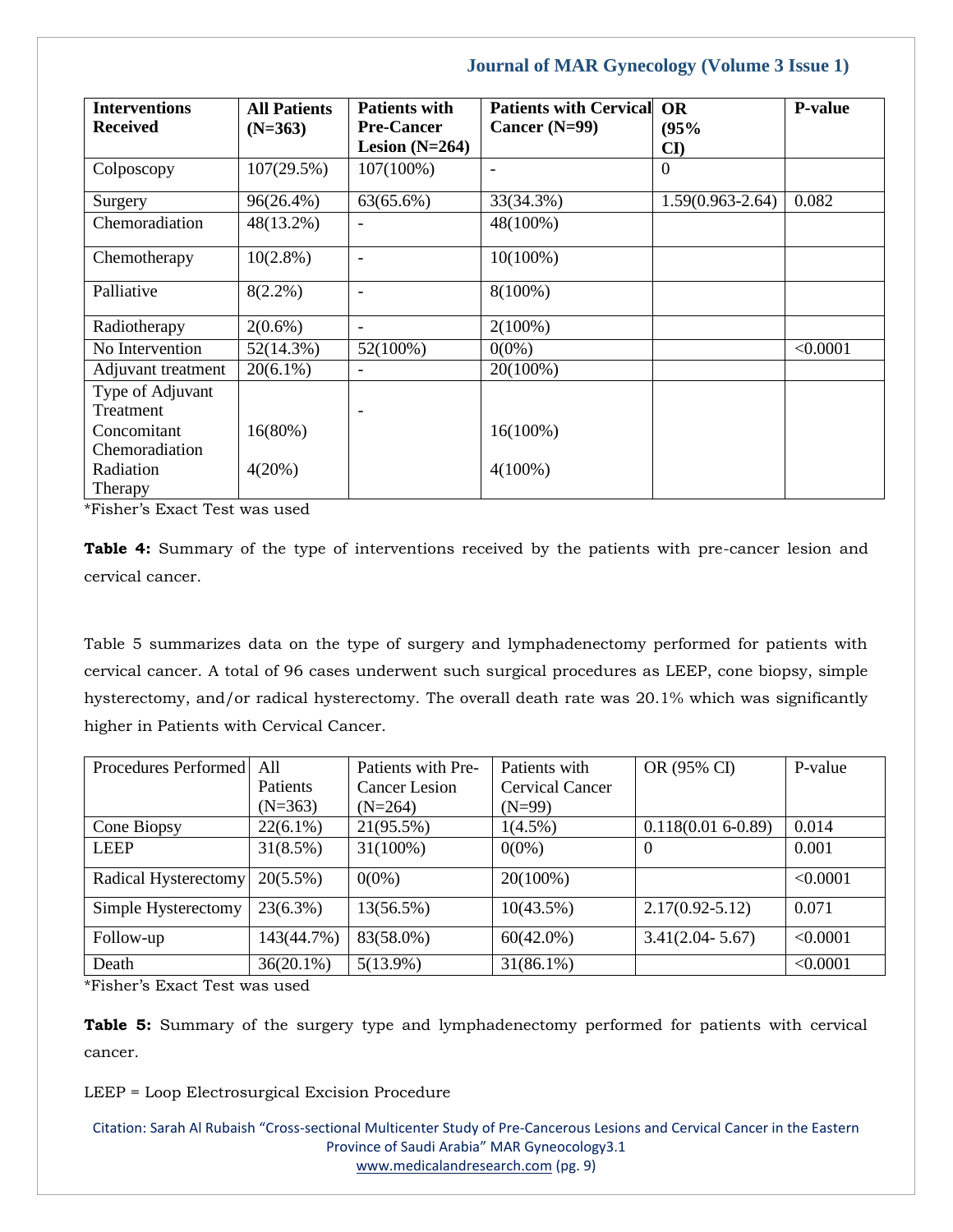### **Discussion**

Cervical cancer is a potentially preventable disease, and its progression can be stopped through detection of the pre-malignant lesions at an early stage. This aspect makes this study essential, especially in a developing country like ours where there is dire lack of adequate screening programs. Many previous studies emphasize the importance of detecting pre-cancerous cervical lesions by pap smear at an early stage. As a result various health screening programs have also been launched. In Saudi Arabia, cancer cervix screening program is not lunched yet as a well-organized national program as the case of breast cancer .(21) As per the recommendations of the American Cancer Society (2012), Pap smear with an HPV DNA test is a screening method that should be performed every five years, while Pap smear, as a routine method for detecting cancer, is recommended to be performed every 3 years.. (27) HPV testing in our study was reported in only around one fifth of the patients, which might indicates a low awareness in the study population of HPV associated risk of cervical cancer. Some previous studies have reported a similar lack of awareness as well. (22,23).

The relative frequency of HPV-16 type infection increases with the severity of lesions from atypical squamous cells of undetermined significance (ASCUS; 6–27%) to low-grade squamous intra-epithelial lesions (LSIL; 16–32%) to high-grade squamous intra-epithelial lesions (HSIL; 41–67%), and accounts for 71% of invasive cervical cancers worldwide [Alsbeih et al 2011]. However, the prevalence of HPV in Saudi Arabia is 10.4% [Alsbeih et al 2011] with a relatively higher frequency of HPV-16, -18, -45, and - 31, respectively [ICO/IACR Fact Sheet 2018]. This shows that the association between the HPV genotype and pre-cancerous lesions and cervical cancer is not well documented in Saudi Arabia, including in the Eastern Province of the Kingdom. Also, the country/region lacks HPV vaccination as part of the routine immunization program.

Past studies have reported several risk factors that cause cervical cancer in women like viral infections, multiparity, early sexual activity, smoking, multiple sexual partners, low socioeconomic status and longterm use of oral contraceptives along with immunosuppressive medicines. (24) This study too showed a similar pattern as smoking and oral contraceptive use posed a great risk to development of advanced disease. Despite several risk factors (such as multiple marriage events, multiparity, early age of first intercourse, etc.), it is historically well known that the prevalence of cervical cancer is relatively low among Muslim women due to various obvious reasons as noted by El Dosoky et al [1995].The reasons for this could be due to the fact that fewer Muslim women were willing to come to the hospital because of their religion and conservative culture.

In Saudi Arabia, cervical cancer ranks as the 8th leading cause of female cancer (particularly affecting the women of age 15-44 years) [ICO/IACR 2016]. According to a recent ICO/IACR Fact Sheet [2018], it is estimated that every-year > 300 cases with cervical cancers are diagnosed and roughly half of them would die due to the disease. Despite the fact that Saudi Arabia, as a nation, has excellent healthcare

Citation: Sarah Al Rubaish "Cross-sectional Multicenter Study of Pre-Cancerous Lesions and Cervical Cancer in the Eastern Province of Saudi Arabia" MAR Gyneocology3.1 [www.medicalandresearch.com](http://www.medicalandresearch.com/) (pg. 10)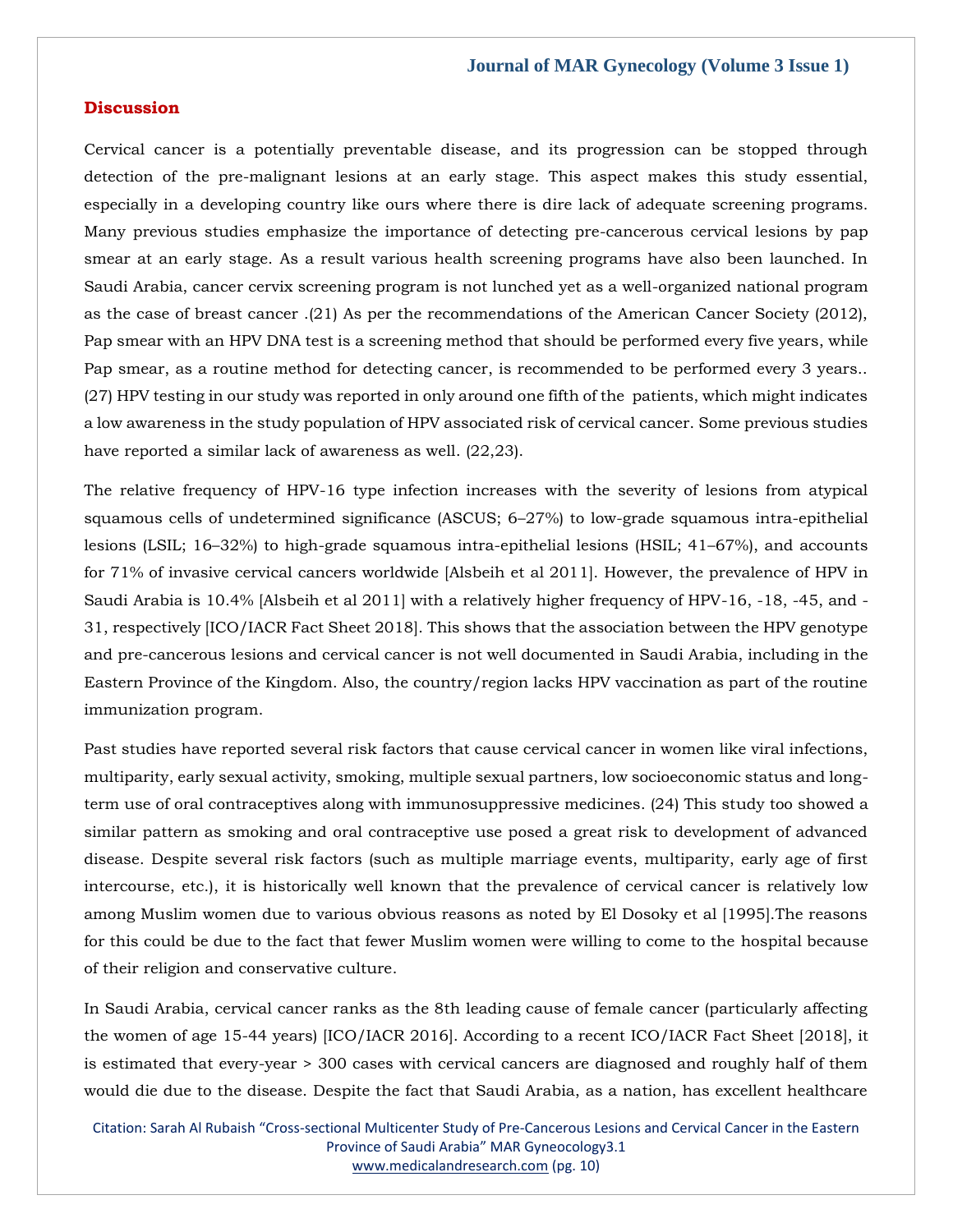facilities; information regarding the understanding of the disease screening/prevalence in the Eastern Province of the Kingdom is not adequate. Findings showed that there were only low-to-moderate level of awareness about the disease diagnosis, prevention, and/treatment options available to the population. Previous peer-reviewed studies from Saudi Arabia's other regions have also observed somewhat similar experience, such as the survey among medical students of the KFU-A [Al-Darwish et al 2014], women in Riyadh City [Al Khudairi et al 2017], and in the Qassim region [Alnafisah et al 2019]. Hence, organized screening programs are desirable to establish / validate the prevalence of women with pre- cancerous lesions and cervical cancer in the region (as has been proven successfully in the developed/western countries for decades). A health educational intervention program is also needed that can be nestled within the screening program to address the understanding of the factors that lead to cervical cancer, especially amongst the lower socioeconomic class and unemployed.

Pre-cancerous cervical lesions and cervical cancer have many co-factors, among which are human papillomavirus (HPV), lack of screening programs, lack of awareness of the disease and its consequences, herpes simplex virus co-infection, and human immunodeficiency virus (HIV) infection [Al Harfi et al 2019; Jradi et al 2019]. The use of HPV screening has the advantage of transition of cervical cancer screening from pure subjective evaluation of morphology to the more objective molecular biology. The HPV test was initially used as a classification method for the reflex analysis of atypical squamous cell populations of undetermined significance (ASCUS). Since 2014, the FDA has approved HPV screening to be used as a first line screening for cervical cancer (20)

Unlike developing countries, experiences in developed countries have shown that healthy lifestyles, such as health information and warnings about tobacco, sex education adapted to age and culture, promotion / provision of condoms for sexual activities, HPV vaccination, well-planned and organized screening programs with high coverage can significantly reduce the new cases of cervical cancer and the associated mortality rate. This study has been conducted to emulate and tackle this issue. (25)To our knowledge, this is the largest study evaluating collected dataset for a long period (>10-years) from various multiple centers about the prevalence of pre-cancerous lesions and cervical cancer cases from the eastern region of Kingdom. Roberts et al (26) found a positive relationship between the education level and awareness and execution of timely screening. In present findings, cervical cancer patients were less educated compared to pre-cancerous patients who had more illiterate population. This can be possibly associated to the more conservative attitude of this cohort . Yet, the maximum patient population in this study was illiterate which goes well with the general demographic of a developing country and does not influence the results of this study. However, the study does have some limitations. First, it has a relatively small sample size and cross-sectional design, which is less potent than a cohort study. Increasing the sample size would make this study more generalized. Since only hospitals in the Eastern Province of the Kingdom were included, the results don't necessarily reflect the status of the entire population of Saudi

Citation: Sarah Al Rubaish "Cross-sectional Multicenter Study of Pre-Cancerous Lesions and Cervical Cancer in the Eastern Province of Saudi Arabia" MAR Gyneocology3.1 [www.medicalandresearch.com](http://www.medicalandresearch.com/) (pg. 11)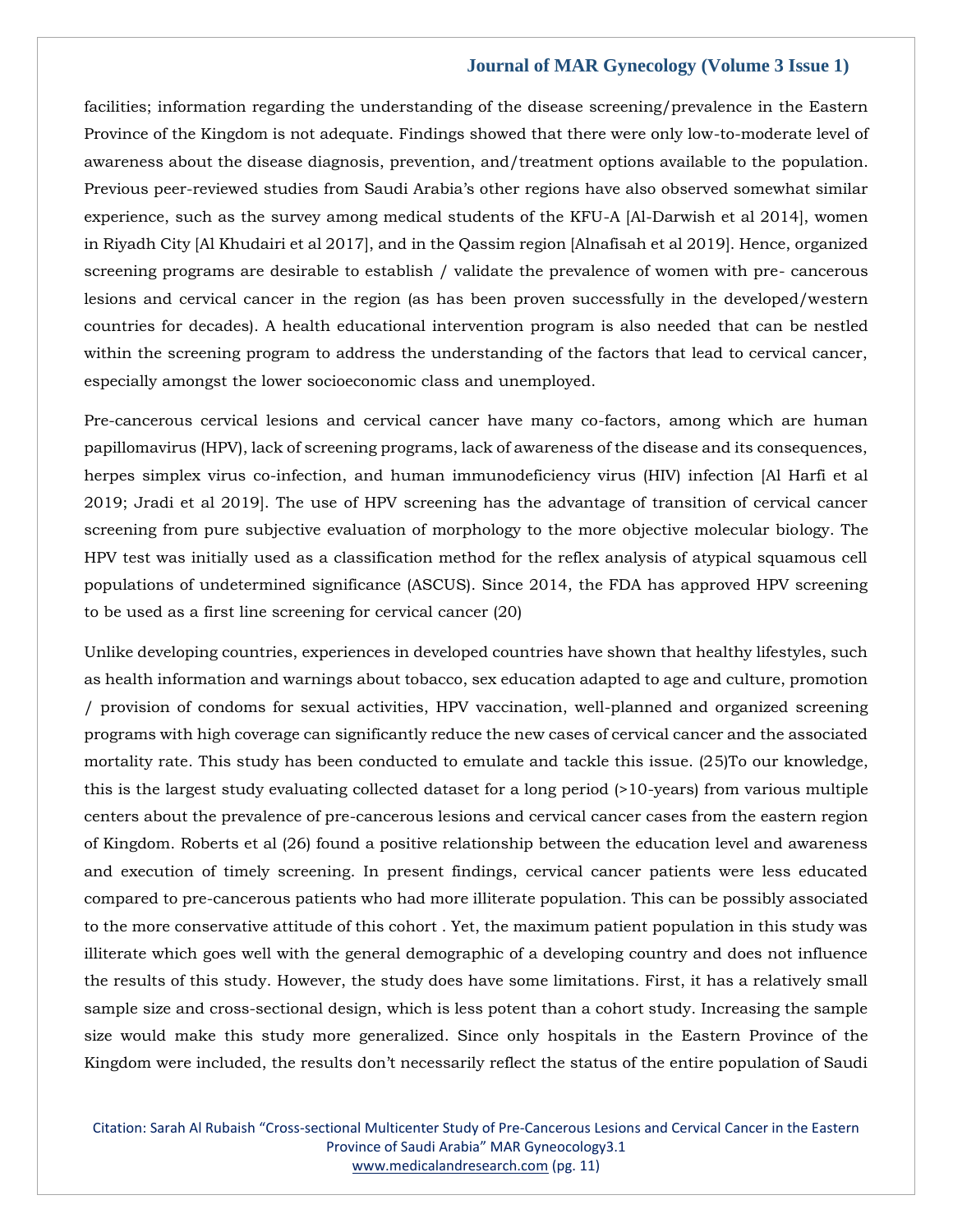Arabia. The study was limited to these hospitals because they are considered as the reference hospitals in the studied region.

### **Conclusion**

As a take away message, this study can act as an anchoring point to guide national screening programs in the future. But until they are established, other measures can be implemented like awareness campaigns led by media to increase motivation and awareness of risk factors for women, and a temporary opportunistic screening program. The responsibility for this would lie on the health care workers who would need to refer all eligible women in their care for cervical cancer screening and ensure a proper follow up.

### **References**

[1. Al-Darwish AA, Al-Naim AF, Al-Mulhim KS, Al-Otaibi NS, Morsi MS, Aleem](https://www.google.com/search?q=Knowledge+about+cervical+cancer+early+warning+signs+and+symptoms%2C+risk+factors+and+vaccination+among+students+at+a+medical+school+in+Al-Ahsa%2C+Kingdom+of+Saudi+Arabia&oq=Knowledge+about+cervical+cancer+early+warning+signs+and+symptoms%2C+risk+factors+and+vaccination+among+students+at+a+medical+school+in+Al-Ahsa%2C+Kingdom+of+Saudi+Arabia&aqs=chrome..69i57.454j0j7&sourceid=chrome&ie=UTF-8) AM. Knowledge about [cervical cancer early warning signs and symptoms, risk factors and vaccination among students at a](https://www.google.com/search?q=Knowledge+about+cervical+cancer+early+warning+signs+and+symptoms%2C+risk+factors+and+vaccination+among+students+at+a+medical+school+in+Al-Ahsa%2C+Kingdom+of+Saudi+Arabia&oq=Knowledge+about+cervical+cancer+early+warning+signs+and+symptoms%2C+risk+factors+and+vaccination+among+students+at+a+medical+school+in+Al-Ahsa%2C+Kingdom+of+Saudi+Arabia&aqs=chrome..69i57.454j0j7&sourceid=chrome&ie=UTF-8)  [medical school in Al-Ahsa, Kingdom of Saudi Arabia. Asian Pac J Cancer Prev. 2014; 15 \(6\): 2529-2532.](https://www.google.com/search?q=Knowledge+about+cervical+cancer+early+warning+signs+and+symptoms%2C+risk+factors+and+vaccination+among+students+at+a+medical+school+in+Al-Ahsa%2C+Kingdom+of+Saudi+Arabia&oq=Knowledge+about+cervical+cancer+early+warning+signs+and+symptoms%2C+risk+factors+and+vaccination+among+students+at+a+medical+school+in+Al-Ahsa%2C+Kingdom+of+Saudi+Arabia&aqs=chrome..69i57.454j0j7&sourceid=chrome&ie=UTF-8)  [doi: 10.7314/apjcp.2014.15.6.2529.](https://www.google.com/search?q=Knowledge+about+cervical+cancer+early+warning+signs+and+symptoms%2C+risk+factors+and+vaccination+among+students+at+a+medical+school+in+Al-Ahsa%2C+Kingdom+of+Saudi+Arabia&oq=Knowledge+about+cervical+cancer+early+warning+signs+and+symptoms%2C+risk+factors+and+vaccination+among+students+at+a+medical+school+in+Al-Ahsa%2C+Kingdom+of+Saudi+Arabia&aqs=chrome..69i57.454j0j7&sourceid=chrome&ie=UTF-8)

[2. Alhamlan FS, Al-Qahtani AA, Al-Ahdal MN. Current studies](https://www.google.com/search?q=Current+studies+on+human+papillomavirus+in+Saudi+Arabia.+&sxsrf=APq-WBt2RwA4K00WTEoaf-TFzijICNoaLg%3A1649829099419&ei=62RWYpaZGeW0mge_sb2oDw&ved=0ahUKEwjWuqSrrJD3AhVlmuYKHb9YD_UQ4dUDCA4&oq=Current+studies+on+human+papillomavirus+in+Saudi+Arabia.+&gs_lcp=Cgdnd3Mtd2l6EAwyBQghEKABMgUIIRCgATIFCCEQoAE6BwgjEOoCECdKBAhBGABKBAhGGABQuwNYuwNgtAdoAXAAeACAAbEBiAGxAZIBAzAuMZgBAKABAaABArABCsABAQ&sclient=gws-wiz) on human papillomavirus in Saudi [Arabia. J Infect Dev Ctries. 2015; 9 \(6\): 571-576. doi: 10.3855/jidc.6538.](https://www.google.com/search?q=Current+studies+on+human+papillomavirus+in+Saudi+Arabia.+&sxsrf=APq-WBt2RwA4K00WTEoaf-TFzijICNoaLg%3A1649829099419&ei=62RWYpaZGeW0mge_sb2oDw&ved=0ahUKEwjWuqSrrJD3AhVlmuYKHb9YD_UQ4dUDCA4&oq=Current+studies+on+human+papillomavirus+in+Saudi+Arabia.+&gs_lcp=Cgdnd3Mtd2l6EAwyBQghEKABMgUIIRCgATIFCCEQoAE6BwgjEOoCECdKBAhBGABKBAhGGABQuwNYuwNgtAdoAXAAeACAAbEBiAGxAZIBAzAuMZgBAKABAaABArABCsABAQ&sclient=gws-wiz)

[3. AlHarfi MMA, Aljadidi JKA, Ali SA, Al Bahrani SJ. Awareness level of women living in Al-](https://www.google.com/search?q=Awareness+level+of+women+living+in+Al-+Ahsa%2C+Saudi+Arabia+about+the+relationship+between+human+papillomavirus+and+cervical+cancer&sxsrf=APq-WBuCtofe7wam-op1SyFRjk0dxCbF9Q%3A1649829177217&ei=OWVWYtTsDLvXz7sPmcSDoAQ&ved=0ahUKEwiU7bDQrJD3AhW763MBHRniAEQQ4dUDCA4&oq=Awareness+level+of+women+living+in+Al-+Ahsa%2C+Saudi+Arabia+about+the+relationship+between+human+papillomavirus+and+cervical+cancer&gs_lcp=Cgdnd3Mtd2l6EAwyBwgjEOoCECcyBwgjEOoCECcyBwgjEOoCECcyBwgjEOoCECcyBwgjEOoCECcyBwgjEOoCECcyBwgjEOoCECcyBwgjEOoCECcyBwgjEOoCECcyBwgjEOoCECdKBAhBGABKBAhGGABQ5QJY5QJghgdoAXAAeACAAQCIAQCSAQCYAQCgAQGgAQKwAQrAAQE&sclient=gws-wiz) Ahsa, Saudi [Arabia about the relationship between human papillomavirus and cervical cancer. Int J Med Dev Ctries.](https://www.google.com/search?q=Awareness+level+of+women+living+in+Al-+Ahsa%2C+Saudi+Arabia+about+the+relationship+between+human+papillomavirus+and+cervical+cancer&sxsrf=APq-WBuCtofe7wam-op1SyFRjk0dxCbF9Q%3A1649829177217&ei=OWVWYtTsDLvXz7sPmcSDoAQ&ved=0ahUKEwiU7bDQrJD3AhW763MBHRniAEQQ4dUDCA4&oq=Awareness+level+of+women+living+in+Al-+Ahsa%2C+Saudi+Arabia+about+the+relationship+between+human+papillomavirus+and+cervical+cancer&gs_lcp=Cgdnd3Mtd2l6EAwyBwgjEOoCECcyBwgjEOoCECcyBwgjEOoCECcyBwgjEOoCECcyBwgjEOoCECcyBwgjEOoCECcyBwgjEOoCECcyBwgjEOoCECcyBwgjEOoCECcyBwgjEOoCECdKBAhBGABKBAhGGABQ5QJY5QJghgdoAXAAeACAAQCIAQCSAQCYAQCgAQGgAQKwAQrAAQE&sclient=gws-wiz)  [2019; 3 \(7\): 592-596. doi:10.24911/ijmdc.51-1548091380.](https://www.google.com/search?q=Awareness+level+of+women+living+in+Al-+Ahsa%2C+Saudi+Arabia+about+the+relationship+between+human+papillomavirus+and+cervical+cancer&sxsrf=APq-WBuCtofe7wam-op1SyFRjk0dxCbF9Q%3A1649829177217&ei=OWVWYtTsDLvXz7sPmcSDoAQ&ved=0ahUKEwiU7bDQrJD3AhW763MBHRniAEQQ4dUDCA4&oq=Awareness+level+of+women+living+in+Al-+Ahsa%2C+Saudi+Arabia+about+the+relationship+between+human+papillomavirus+and+cervical+cancer&gs_lcp=Cgdnd3Mtd2l6EAwyBwgjEOoCECcyBwgjEOoCECcyBwgjEOoCECcyBwgjEOoCECcyBwgjEOoCECcyBwgjEOoCECcyBwgjEOoCECcyBwgjEOoCECcyBwgjEOoCECcyBwgjEOoCECdKBAhBGABKBAhGGABQ5QJY5QJghgdoAXAAeACAAQCIAQCSAQCYAQCgAQGgAQKwAQrAAQE&sclient=gws-wiz)

[4. Al Khudairi H, Abu-Zaid A, AlOmar A, Salem H. Public awareness and knowledge of pap smear as a](https://www.google.com/search?q=Public+awareness+and+knowledge+of+pap+smear+as+a+screening+test+for+cervical+cancer+among+Saudi+population+in+Riyadh+City&sxsrf=APq-WBtyuNP_p7pDkwwf66J4boTcqe_V6A%3A1649829193202&ei=SWVWYrTiC-jaz7sPyf-BwA8&ved=0ahUKEwj0qoDYrJD3AhVo7XMBHcl_APgQ4dUDCA4&oq=Public+awareness+and+knowledge+of+pap+smear+as+a+screening+test+for+cervical+cancer+among+Saudi+population+in+Riyadh+City&gs_lcp=Cgdnd3Mtd2l6EAwyBwgjEOoCECcyBwgjEOoCECcyBwgjEOoCECcyBwgjEOoCECcyBwgjEOoCECcyBwgjEOoCECcyBwgjEOoCECcyBwgjEOoCECcyBwgjEOoCECcyBwgjEOoCECdKBAhBGABKBAhGGABQ8wJY8wJg4wdoAXAAeACAAQCIAQCSAQCYAQCgAQGgAQKwAQrAAQE&sclient=gws-wiz)  [screening test for cervical cancer among Saudi population in Riyadh City. Cureus. 2017; 9 \(1\): e984.](https://www.google.com/search?q=Public+awareness+and+knowledge+of+pap+smear+as+a+screening+test+for+cervical+cancer+among+Saudi+population+in+Riyadh+City&sxsrf=APq-WBtyuNP_p7pDkwwf66J4boTcqe_V6A%3A1649829193202&ei=SWVWYrTiC-jaz7sPyf-BwA8&ved=0ahUKEwj0qoDYrJD3AhVo7XMBHcl_APgQ4dUDCA4&oq=Public+awareness+and+knowledge+of+pap+smear+as+a+screening+test+for+cervical+cancer+among+Saudi+population+in+Riyadh+City&gs_lcp=Cgdnd3Mtd2l6EAwyBwgjEOoCECcyBwgjEOoCECcyBwgjEOoCECcyBwgjEOoCECcyBwgjEOoCECcyBwgjEOoCECcyBwgjEOoCECcyBwgjEOoCECcyBwgjEOoCECcyBwgjEOoCECdKBAhBGABKBAhGGABQ8wJY8wJg4wdoAXAAeACAAQCIAQCSAQCYAQCgAQGgAQKwAQrAAQE&sclient=gws-wiz)  [doi: 10.7759/cureus.984.](https://www.google.com/search?q=Public+awareness+and+knowledge+of+pap+smear+as+a+screening+test+for+cervical+cancer+among+Saudi+population+in+Riyadh+City&sxsrf=APq-WBtyuNP_p7pDkwwf66J4boTcqe_V6A%3A1649829193202&ei=SWVWYrTiC-jaz7sPyf-BwA8&ved=0ahUKEwj0qoDYrJD3AhVo7XMBHcl_APgQ4dUDCA4&oq=Public+awareness+and+knowledge+of+pap+smear+as+a+screening+test+for+cervical+cancer+among+Saudi+population+in+Riyadh+City&gs_lcp=Cgdnd3Mtd2l6EAwyBwgjEOoCECcyBwgjEOoCECcyBwgjEOoCECcyBwgjEOoCECcyBwgjEOoCECcyBwgjEOoCECcyBwgjEOoCECcyBwgjEOoCECcyBwgjEOoCECcyBwgjEOoCECdKBAhBGABKBAhGGABQ8wJY8wJg4wdoAXAAeACAAQCIAQCSAQCYAQCgAQGgAQKwAQrAAQE&sclient=gws-wiz)

[5. Alnafisah RA, Alsuhaibani R, Alharbi MA, Alsohaibani AA, Ismail AA. Saudi women's knowledge and](https://www.google.com/search?q=Saudi+women%27s+knowledge+and+attitude+toward+cervical+cancer+screening%2C+treatment%2C+and+prevention%3A+A+cross-sectional+study+in+Qassim+Region+%282018-2019%29.&sxsrf=APq-WBvomIVdZo78IKunmCfgAyedlLa9ew%3A1649829319084&ei=x2VWYoztBJXEz7sP1-6U0A0&ved=0ahUKEwjM7IOUrZD3AhUV4nMBHVc3BdoQ4dUDCA4&oq=Saudi+women%27s+knowledge+and+attitude+toward+cervical+cancer+screening%2C+treatment%2C+and+prevention%3A+A+cross-sectional+study+in+Qassim+Region+%282018-2019%29.&gs_lcp=Cgdnd3Mtd2l6EAwyBwgjEOoCECcyBwgjEOoCECcyBwgjEOoCECcyBwgjEOoCECcyBwgjEOoCECcyBwgjEOoCECcyBwgjEOoCECcyBwgjEOoCECcyBwgjEOoCECcyBwgjEOoCECdKBAhBGABKBAhGGABQwQJYwQJghgdoAXAAeACAAQCIAQCSAQCYAQCgAQGgAQKwAQrAAQE&sclient=gws-wiz)  [attitude toward cervical cancer screening, treatment, and prevention: A cross-sectional study in Qassim](https://www.google.com/search?q=Saudi+women%27s+knowledge+and+attitude+toward+cervical+cancer+screening%2C+treatment%2C+and+prevention%3A+A+cross-sectional+study+in+Qassim+Region+%282018-2019%29.&sxsrf=APq-WBvomIVdZo78IKunmCfgAyedlLa9ew%3A1649829319084&ei=x2VWYoztBJXEz7sP1-6U0A0&ved=0ahUKEwjM7IOUrZD3AhUV4nMBHVc3BdoQ4dUDCA4&oq=Saudi+women%27s+knowledge+and+attitude+toward+cervical+cancer+screening%2C+treatment%2C+and+prevention%3A+A+cross-sectional+study+in+Qassim+Region+%282018-2019%29.&gs_lcp=Cgdnd3Mtd2l6EAwyBwgjEOoCECcyBwgjEOoCECcyBwgjEOoCECcyBwgjEOoCECcyBwgjEOoCECcyBwgjEOoCECcyBwgjEOoCECcyBwgjEOoCECcyBwgjEOoCECcyBwgjEOoCECdKBAhBGABKBAhGGABQwQJYwQJghgdoAXAAeACAAQCIAQCSAQCYAQCgAQGgAQKwAQrAAQE&sclient=gws-wiz)  [Region \(2018-2019\). Asian Pac J Cancer Prev. 2019; 20 \(10\): 2965-2969.](https://www.google.com/search?q=Saudi+women%27s+knowledge+and+attitude+toward+cervical+cancer+screening%2C+treatment%2C+and+prevention%3A+A+cross-sectional+study+in+Qassim+Region+%282018-2019%29.&sxsrf=APq-WBvomIVdZo78IKunmCfgAyedlLa9ew%3A1649829319084&ei=x2VWYoztBJXEz7sP1-6U0A0&ved=0ahUKEwjM7IOUrZD3AhUV4nMBHVc3BdoQ4dUDCA4&oq=Saudi+women%27s+knowledge+and+attitude+toward+cervical+cancer+screening%2C+treatment%2C+and+prevention%3A+A+cross-sectional+study+in+Qassim+Region+%282018-2019%29.&gs_lcp=Cgdnd3Mtd2l6EAwyBwgjEOoCECcyBwgjEOoCECcyBwgjEOoCECcyBwgjEOoCECcyBwgjEOoCECcyBwgjEOoCECcyBwgjEOoCECcyBwgjEOoCECcyBwgjEOoCECcyBwgjEOoCECdKBAhBGABKBAhGGABQwQJYwQJghgdoAXAAeACAAQCIAQCSAQCYAQCgAQGgAQKwAQrAAQE&sclient=gws-wiz)

[6. Al-Shaikh GK, Almussaed EM, Fayed AA, Khan FH, Syed SB, Al-Tamimi TN, Elmorshedy HN.](https://www.google.com/search?q=Knowledge+of+Saudi+female+university+students+regarding+cervical+cancer+and+acceptance+of+the+human+papilloma+virus+vaccine&sxsrf=APq-WBsIPGDHMHJPqz04Vb_txjDNGnwwLQ%3A1649829334993&ei=1mVWYrmiPO3fz7sP3eW0oAI&ved=0ahUKEwi55c6brZD3AhXt73MBHd0yDSQQ4dUDCA4&oq=Knowledge+of+Saudi+female+university+students+regarding+cervical+cancer+and+acceptance+of+the+human+papilloma+virus+vaccine&gs_lcp=Cgdnd3Mtd2l6EAwyBwgjEOoCECcyBwgjEOoCECcyBwgjEOoCECcyBwgjEOoCECcyBwgjEOoCECcyBwgjEOoCECcyBwgjEOoCECcyBwgjEOoCECcyBwgjEOoCECcyBwgjEOoCECdKBAhBGABKBAhGGABQxwNYxwNgjwdoAXAAeACAAQCIAQCSAQCYAQCgAQGgAQKwAQrAAQE&sclient=gws-wiz)  [Knowledge of Saudi female university students regarding cervical cancer and acceptance of the human](https://www.google.com/search?q=Knowledge+of+Saudi+female+university+students+regarding+cervical+cancer+and+acceptance+of+the+human+papilloma+virus+vaccine&sxsrf=APq-WBsIPGDHMHJPqz04Vb_txjDNGnwwLQ%3A1649829334993&ei=1mVWYrmiPO3fz7sP3eW0oAI&ved=0ahUKEwi55c6brZD3AhXt73MBHd0yDSQQ4dUDCA4&oq=Knowledge+of+Saudi+female+university+students+regarding+cervical+cancer+and+acceptance+of+the+human+papilloma+virus+vaccine&gs_lcp=Cgdnd3Mtd2l6EAwyBwgjEOoCECcyBwgjEOoCECcyBwgjEOoCECcyBwgjEOoCECcyBwgjEOoCECcyBwgjEOoCECcyBwgjEOoCECcyBwgjEOoCECcyBwgjEOoCECcyBwgjEOoCECdKBAhBGABKBAhGGABQxwNYxwNgjwdoAXAAeACAAQCIAQCSAQCYAQCgAQGgAQKwAQrAAQE&sclient=gws-wiz)  [papilloma virus vaccine. Saudi Med J. 2014; 35 \(10\): 1223-1230.](https://www.google.com/search?q=Knowledge+of+Saudi+female+university+students+regarding+cervical+cancer+and+acceptance+of+the+human+papilloma+virus+vaccine&sxsrf=APq-WBsIPGDHMHJPqz04Vb_txjDNGnwwLQ%3A1649829334993&ei=1mVWYrmiPO3fz7sP3eW0oAI&ved=0ahUKEwi55c6brZD3AhXt73MBHd0yDSQQ4dUDCA4&oq=Knowledge+of+Saudi+female+university+students+regarding+cervical+cancer+and+acceptance+of+the+human+papilloma+virus+vaccine&gs_lcp=Cgdnd3Mtd2l6EAwyBwgjEOoCECcyBwgjEOoCECcyBwgjEOoCECcyBwgjEOoCECcyBwgjEOoCECcyBwgjEOoCECcyBwgjEOoCECcyBwgjEOoCECcyBwgjEOoCECcyBwgjEOoCECdKBAhBGABKBAhGGABQxwNYxwNgjwdoAXAAeACAAQCIAQCSAQCYAQCgAQGgAQKwAQrAAQE&sclient=gws-wiz)

Citation: Sarah Al Rubaish "Cross-sectional Multicenter Study of Pre-Cancerous Lesions and Cervical Cancer in the Eastern Province of Saudi Arabia" MAR Gyneocology3.1 [www.medicalandresearch.com](http://www.medicalandresearch.com/) (pg. 12)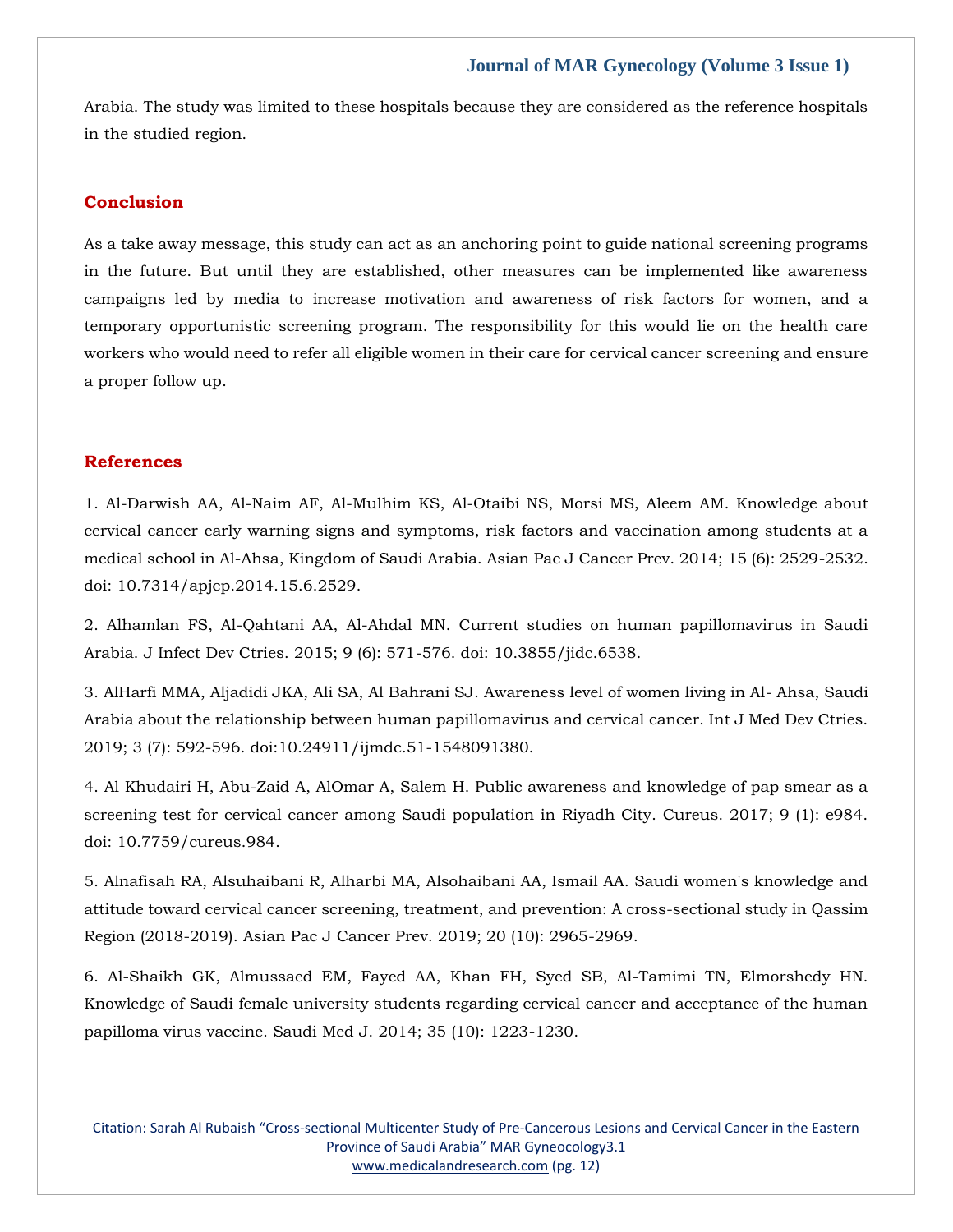7. Alsbeih G, Ahmed R, Al-[Harbi N, Venturina LA, Tulbah A, Balaraj K. Prevalence, and genotypes'](https://www.google.com/search?q=Prevalence%2C+and+genotypes%E2%80%99+distribution+of+human+papillomavirus+in+invasive+cervical+cancer+in+Saudi+Arabia&sxsrf=APq-WBvqkNXnRGhRbPyDXBvZ_r2KxwRX4A%3A1649829349786&ei=5WVWYtC-L5Djz7sP66COuAQ&ved=0ahUKEwiQxdWirZD3AhWQ8XMBHWuQA0cQ4dUDCA4&oq=Prevalence%2C+and+genotypes%E2%80%99+distribution+of+human+papillomavirus+in+invasive+cervical+cancer+in+Saudi+Arabia&gs_lcp=Cgdnd3Mtd2l6EAwyBwgjEOoCECcyBwgjEOoCECcyBwgjEOoCECcyBwgjEOoCECcyBwgjEOoCECcyBwgjEOoCECcyBwgjEOoCECcyBwgjEOoCECcyBwgjEOoCECcyBwgjEOoCECdKBAhBGABKBAhGGABQsQNYsQNgkQdoAXAAeACAAQCIAQCSAQCYAQCgAQGgAQKwAQrAAQE&sclient=gws-wiz)  [distribution of human papillomavirus in invasive cervical cancer in Saudi Arabia. Gynecol Oncol. 2011;](https://www.google.com/search?q=Prevalence%2C+and+genotypes%E2%80%99+distribution+of+human+papillomavirus+in+invasive+cervical+cancer+in+Saudi+Arabia&sxsrf=APq-WBvqkNXnRGhRbPyDXBvZ_r2KxwRX4A%3A1649829349786&ei=5WVWYtC-L5Djz7sP66COuAQ&ved=0ahUKEwiQxdWirZD3AhWQ8XMBHWuQA0cQ4dUDCA4&oq=Prevalence%2C+and+genotypes%E2%80%99+distribution+of+human+papillomavirus+in+invasive+cervical+cancer+in+Saudi+Arabia&gs_lcp=Cgdnd3Mtd2l6EAwyBwgjEOoCECcyBwgjEOoCECcyBwgjEOoCECcyBwgjEOoCECcyBwgjEOoCECcyBwgjEOoCECcyBwgjEOoCECcyBwgjEOoCECcyBwgjEOoCECcyBwgjEOoCECdKBAhBGABKBAhGGABQsQNYsQNgkQdoAXAAeACAAQCIAQCSAQCYAQCgAQGgAQKwAQrAAQE&sclient=gws-wiz)  [121 \(3\): 522-526. doi:10.1016/j.ygyno.2011.01.033.](https://www.google.com/search?q=Prevalence%2C+and+genotypes%E2%80%99+distribution+of+human+papillomavirus+in+invasive+cervical+cancer+in+Saudi+Arabia&sxsrf=APq-WBvqkNXnRGhRbPyDXBvZ_r2KxwRX4A%3A1649829349786&ei=5WVWYtC-L5Djz7sP66COuAQ&ved=0ahUKEwiQxdWirZD3AhWQ8XMBHWuQA0cQ4dUDCA4&oq=Prevalence%2C+and+genotypes%E2%80%99+distribution+of+human+papillomavirus+in+invasive+cervical+cancer+in+Saudi+Arabia&gs_lcp=Cgdnd3Mtd2l6EAwyBwgjEOoCECcyBwgjEOoCECcyBwgjEOoCECcyBwgjEOoCECcyBwgjEOoCECcyBwgjEOoCECcyBwgjEOoCECcyBwgjEOoCECcyBwgjEOoCECcyBwgjEOoCECdKBAhBGABKBAhGGABQsQNYsQNgkQdoAXAAeACAAQCIAQCSAQCYAQCgAQGgAQKwAQrAAQE&sclient=gws-wiz)

[8. El Dosoky M, Ismail N, Dagastani M. Preinvasive cervical carcinoma in Saudi Arabia. Lancet 1995;](https://www.google.com/search?q=Preinvasive+cervical+carcinoma+in+Saudi+Arabia&sxsrf=APq-WBvozv5NwUc3G2_QKI8lAyQoOa6VDQ%3A1649829398183&ei=FmZWYqvkCpvbz7sP8IWmuA8&ved=0ahUKEwirx9-5rZD3AhWb7XMBHfCCCfcQ4dUDCA4&oq=Preinvasive+cervical+carcinoma+in+Saudi+Arabia&gs_lcp=Cgdnd3Mtd2l6EAw6BwgjEOoCECdKBAhBGABKBAhGGABQ9QJY9QJgyAZoAXAAeACAAZIBiAGSAZIBAzAuMZgBAKABAaABArABCsABAQ&sclient=gws-wiz)  [345:](https://www.google.com/search?q=Preinvasive+cervical+carcinoma+in+Saudi+Arabia&sxsrf=APq-WBvozv5NwUc3G2_QKI8lAyQoOa6VDQ%3A1649829398183&ei=FmZWYqvkCpvbz7sP8IWmuA8&ved=0ahUKEwirx9-5rZD3AhWb7XMBHfCCCfcQ4dUDCA4&oq=Preinvasive+cervical+carcinoma+in+Saudi+Arabia&gs_lcp=Cgdnd3Mtd2l6EAw6BwgjEOoCECdKBAhBGABKBAhGGABQ9QJY9QJgyAZoAXAAeACAAZIBiAGSAZIBAzAuMZgBAKABAaABArABCsABAQ&sclient=gws-wiz) 650.

[9. Hussain AN, Alkhenizan A, McWalter P, Qazi N, Alshmassi A, Farooqi S, Abdulkarim A. Attitudes and](https://www.google.com/search?q=Attitudes+and+perceptions+towards+HPV+vaccination+among+young+women+in+Saudi+Arabia&sxsrf=APq-WBvD5uzLNdRjHn3DkaRQ1um8kpPlvQ%3A1649829412915&ei=JGZWYpe6N9nbz7sPtNmluAk&ved=0ahUKEwiX3OLArZD3AhXZ7XMBHbRsCZcQ4dUDCA4&oq=Attitudes+and+perceptions+towards+HPV+vaccination+among+young+women+in+Saudi+Arabia&gs_lcp=Cgdnd3Mtd2l6EAw6BwgjEOoCECdKBAhBGABKBAhGGABQ_gJY_gJg2AZoAXABeACAAVyIAVySAQExmAEAoAEBoAECsAEKwAEB&sclient=gws-wiz)  [perceptions towards HPV vaccination among young women in Saudi Arabia. J Family Community Med.](https://www.google.com/search?q=Attitudes+and+perceptions+towards+HPV+vaccination+among+young+women+in+Saudi+Arabia&sxsrf=APq-WBvD5uzLNdRjHn3DkaRQ1um8kpPlvQ%3A1649829412915&ei=JGZWYpe6N9nbz7sPtNmluAk&ved=0ahUKEwiX3OLArZD3AhXZ7XMBHbRsCZcQ4dUDCA4&oq=Attitudes+and+perceptions+towards+HPV+vaccination+among+young+women+in+Saudi+Arabia&gs_lcp=Cgdnd3Mtd2l6EAw6BwgjEOoCECdKBAhBGABKBAhGGABQ_gJY_gJg2AZoAXABeACAAVyIAVySAQExmAEAoAEBoAECsAEKwAEB&sclient=gws-wiz)  [2016; 23 \(3\): 145-150. doi: 10.4103/2230-8229.189107.](https://www.google.com/search?q=Attitudes+and+perceptions+towards+HPV+vaccination+among+young+women+in+Saudi+Arabia&sxsrf=APq-WBvD5uzLNdRjHn3DkaRQ1um8kpPlvQ%3A1649829412915&ei=JGZWYpe6N9nbz7sPtNmluAk&ved=0ahUKEwiX3OLArZD3AhXZ7XMBHbRsCZcQ4dUDCA4&oq=Attitudes+and+perceptions+towards+HPV+vaccination+among+young+women+in+Saudi+Arabia&gs_lcp=Cgdnd3Mtd2l6EAw6BwgjEOoCECdKBAhBGABKBAhGGABQ_gJY_gJg2AZoAXABeACAAVyIAVySAQExmAEAoAEBoAECsAEKwAEB&sclient=gws-wiz)

[10. ICO/IARC Information Centre on HPV and Cancer. Human Papillomavirus and Related Diseases](file:///C:/Users/Arief%20Mahimudh/Desktop/MARCH%20Proofs/10.%20ICO/IARC%20Information%20Centre%20on%20HPV%20and%20Cancer.%20Human%20Papillomavirus%20and%20Related%20Diseases%20Report.%202016%20(October).%20https:/hpvcentre.net/)  [Report. 2016 \(October\). https://hpvcentre.net/](file:///C:/Users/Arief%20Mahimudh/Desktop/MARCH%20Proofs/10.%20ICO/IARC%20Information%20Centre%20on%20HPV%20and%20Cancer.%20Human%20Papillomavirus%20and%20Related%20Diseases%20Report.%202016%20(October).%20https:/hpvcentre.net/)

[11. ICO/IARC Information Centre on HPV and Cancer. Saudi Arabia -](file:///C:/Users/Arief%20Mahimudh/Desktop/MARCH%20Proofs/11.%20ICO/IARC%20Information%20Centre%20on%20HPV%20and%20Cancer.%20Saudi%20Arabia%20-%20Human%20Papillomavirus%20and%20Related%20Cancers,%20Fact%20Sheet%202018.%202019%20(June%2017);%20pp.%201-2.%20https:/hpvcentre.net/) Human Papillomavirus and [Related Cancers, Fact Sheet 2018. 2019 \(June 17\); pp. 1-2. https://hpvcentre.net/](file:///C:/Users/Arief%20Mahimudh/Desktop/MARCH%20Proofs/11.%20ICO/IARC%20Information%20Centre%20on%20HPV%20and%20Cancer.%20Saudi%20Arabia%20-%20Human%20Papillomavirus%20and%20Related%20Cancers,%20Fact%20Sheet%202018.%202019%20(June%2017);%20pp.%201-2.%20https:/hpvcentre.net/)

[12. Jesson J. Cross-sectional studies in prescribing research. J Clin Pharm Ther. 2001; 26 \(6\): 397-](https://www.google.com/search?q=Cross-sectional+studies+in+prescribing+research&sxsrf=APq-WBuN12FbWCuhtKWtFwpwUm7buouedA%3A1649829426928&ei=MmZWYt6nOInXz7sPlO2QeA&ved=0ahUKEwjeiLrHrZD3AhWJ63MBHZQ2BA8Q4dUDCA4&oq=Cross-sectional+studies+in+prescribing+research&gs_lcp=Cgdnd3Mtd2l6EAwyCAghEBYQHRAeMggIIRAWEB0QHjIICCEQFhAdEB4yCAghEBYQHRAeOgcIIxDqAhAnSgQIQRgASgQIRhgAUMsGWMsGYNMJaAFwAXgAgAFsiAFskgEDMC4xmAEAoAEBoAECsAEKwAEB&sclient=gws-wiz) [403. Doi: 10.1046/j.1365-2710.2001.00373.x.](https://www.google.com/search?q=Cross-sectional+studies+in+prescribing+research&sxsrf=APq-WBuN12FbWCuhtKWtFwpwUm7buouedA%3A1649829426928&ei=MmZWYt6nOInXz7sPlO2QeA&ved=0ahUKEwjeiLrHrZD3AhWJ63MBHZQ2BA8Q4dUDCA4&oq=Cross-sectional+studies+in+prescribing+research&gs_lcp=Cgdnd3Mtd2l6EAwyCAghEBYQHRAeMggIIRAWEB0QHjIICCEQFhAdEB4yCAghEBYQHRAeOgcIIxDqAhAnSgQIQRgASgQIRhgAUMsGWMsGYNMJaAFwAXgAgAFsiAFskgEDMC4xmAEAoAEBoAECsAEKwAEB&sclient=gws-wiz)

[13. Jradi H, Bawazir A. Knowledge, attitudes, and practices among Saudi women regarding cervical](https://www.google.com/search?q=Knowledge%2C+attitudes%2C+and+practices+among+Saudi+women+regarding+cervical+cancer%2C+human+papillomavirus+%28HPV%29+and+corresponding+vaccine.+&sxsrf=APq-WBucwaRI66KIbyIhtiL9FmUCxBPcPA%3A1649829513237&ei=iWZWYvSMDryD4t4PhbC-2A4&ved=0ahUKEwi09c3wrZD3AhW8gdgFHQWYD-sQ4dUDCA4&oq=Knowledge%2C+attitudes%2C+and+practices+among+Saudi+women+regarding+cervical+cancer%2C+human+papillomavirus+%28HPV%29+and+corresponding+vaccine.+&gs_lcp=Cgdnd3Mtd2l6EAwyBwgjEOoCECcyBwgjEOoCECcyBwgjEOoCECcyBwgjEOoCECcyBwgjEOoCECcyBwgjEOoCECcyBwgjEOoCECcyBwgjEOoCECcyBwgjEOoCECcyBwgjEOoCECdKBAhBGABKBAhGGABQ9AJY9AJgnQdoAXAAeACAAQCIAQCSAQCYAQCgAQGgAQKwAQrAAQE&sclient=gws-wiz)  [cancer, human papillomavirus \(HPV\) and corresponding vaccine. Vaccine. 2019; 37 \(3\): 530-](https://www.google.com/search?q=Knowledge%2C+attitudes%2C+and+practices+among+Saudi+women+regarding+cervical+cancer%2C+human+papillomavirus+%28HPV%29+and+corresponding+vaccine.+&sxsrf=APq-WBucwaRI66KIbyIhtiL9FmUCxBPcPA%3A1649829513237&ei=iWZWYvSMDryD4t4PhbC-2A4&ved=0ahUKEwi09c3wrZD3AhW8gdgFHQWYD-sQ4dUDCA4&oq=Knowledge%2C+attitudes%2C+and+practices+among+Saudi+women+regarding+cervical+cancer%2C+human+papillomavirus+%28HPV%29+and+corresponding+vaccine.+&gs_lcp=Cgdnd3Mtd2l6EAwyBwgjEOoCECcyBwgjEOoCECcyBwgjEOoCECcyBwgjEOoCECcyBwgjEOoCECcyBwgjEOoCECcyBwgjEOoCECcyBwgjEOoCECcyBwgjEOoCECcyBwgjEOoCECdKBAhBGABKBAhGGABQ9AJY9AJgnQdoAXAAeACAAQCIAQCSAQCYAQCgAQGgAQKwAQrAAQE&sclient=gws-wiz) 537. [doi:10.1016/j.vaccine.2018.11.065.](https://www.google.com/search?q=Knowledge%2C+attitudes%2C+and+practices+among+Saudi+women+regarding+cervical+cancer%2C+human+papillomavirus+%28HPV%29+and+corresponding+vaccine.+&sxsrf=APq-WBucwaRI66KIbyIhtiL9FmUCxBPcPA%3A1649829513237&ei=iWZWYvSMDryD4t4PhbC-2A4&ved=0ahUKEwi09c3wrZD3AhW8gdgFHQWYD-sQ4dUDCA4&oq=Knowledge%2C+attitudes%2C+and+practices+among+Saudi+women+regarding+cervical+cancer%2C+human+papillomavirus+%28HPV%29+and+corresponding+vaccine.+&gs_lcp=Cgdnd3Mtd2l6EAwyBwgjEOoCECcyBwgjEOoCECcyBwgjEOoCECcyBwgjEOoCECcyBwgjEOoCECcyBwgjEOoCECcyBwgjEOoCECcyBwgjEOoCECcyBwgjEOoCECcyBwgjEOoCECdKBAhBGABKBAhGGABQ9AJY9AJgnQdoAXAAeACAAQCIAQCSAQCYAQCgAQGgAQKwAQrAAQE&sclient=gws-wiz)

[14. Lowndes CM. Vaccines for cervical cancer \(Editorial Review\). Epidemiol Infect. 2006; 134 \(1\): 1-12.](https://www.google.com/search?q=Vaccines+for+cervical+cancer+%28Editorial+Review%29.&sxsrf=APq-WBt3_sxuCnhbuTEyjVCf0R-Z0CbiNQ%3A1649829535223&ei=n2ZWYp2fDdSa4t4P4OK0sAg&ved=0ahUKEwjd6ov7rZD3AhVUjdgFHWAxDYYQ4dUDCA4&oq=Vaccines+for+cervical+cancer+%28Editorial+Review%29.&gs_lcp=Cgdnd3Mtd2l6EAwyCAghEBYQHRAeOgcIIxDqAhAnSgQIQRgASgQIRhgAUNQCWNQCYIYGaAFwAHgAgAFliAFlkgEDMC4xmAEAoAEBoAECsAEKwAEB&sclient=gws-wiz)  [doi: 10.1017/S0950268805005728.](https://www.google.com/search?q=Vaccines+for+cervical+cancer+%28Editorial+Review%29.&sxsrf=APq-WBt3_sxuCnhbuTEyjVCf0R-Z0CbiNQ%3A1649829535223&ei=n2ZWYp2fDdSa4t4P4OK0sAg&ved=0ahUKEwjd6ov7rZD3AhVUjdgFHWAxDYYQ4dUDCA4&oq=Vaccines+for+cervical+cancer+%28Editorial+Review%29.&gs_lcp=Cgdnd3Mtd2l6EAwyCAghEBYQHRAeOgcIIxDqAhAnSgQIQRgASgQIRhgAUNQCWNQCYIYGaAFwAHgAgAFliAFlkgEDMC4xmAEAoAEBoAECsAEKwAEB&sclient=gws-wiz)

[15. Manji M. Cervical cancer screening program in Saudi Arabia: Action is overdue. Ann Saudi Med.](https://www.google.com/search?q=Cervical+cancer+screening+program+in+Saudi+Arabia%3A+Action+is+overdue&sxsrf=APq-WBtgxbv3sW8u41iNedTiMFCtqS06UA%3A1649829769227&ei=iWdWYvDBDbXD3LUPu_KV4Ac&ved=0ahUKEwiwqtbqrpD3AhW1IbcAHTt5BXwQ4dUDCA4&oq=Cervical+cancer+screening+program+in+Saudi+Arabia%3A+Action+is+overdue&gs_lcp=Cgdnd3Mtd2l6EAw6BwgjEOoCECdKBAhBGABKBAhGGABQ6gFY6gFgvAVoAXABeACAAXKIAXKSAQMwLjGYAQCgAQGgAQKwAQrAAQE&sclient=gws-wiz)  [2000; 20 \(5-6\): 355-357. doi:10.5144/0256-4947.2000.355](https://www.google.com/search?q=Cervical+cancer+screening+program+in+Saudi+Arabia%3A+Action+is+overdue&sxsrf=APq-WBtgxbv3sW8u41iNedTiMFCtqS06UA%3A1649829769227&ei=iWdWYvDBDbXD3LUPu_KV4Ac&ved=0ahUKEwiwqtbqrpD3AhW1IbcAHTt5BXwQ4dUDCA4&oq=Cervical+cancer+screening+program+in+Saudi+Arabia%3A+Action+is+overdue&gs_lcp=Cgdnd3Mtd2l6EAw6BwgjEOoCECdKBAhBGABKBAhGGABQ6gFY6gFgvAVoAXABeACAAXKIAXKSAQMwLjGYAQCgAQGgAQKwAQrAAQE&sclient=gws-wiz)

[16. Omran OM, AlSheeha M. Human papilloma virus early proteins E6 \(HPV16/18-E6\) and the cell cycle](https://www.google.com/search?q=Human+papilloma+virus+early+proteins+E6+%28HPV16%2F18-E6%29+and+the+cell+cycle+marker+P16+%28INK4a%29+are+useful+prognostic+markers+in+uterine+cervical+carcinomas+in+Qassim+Region-Saudi+Arabia&sxsrf=APq-WBu-aQReZcA92idkYppmkwMZc0d1mQ%3A1649829790537&ei=nmdWYvi3IJbiz7sP5cShkAc&ved=0ahUKEwj4_ur0rpD3AhUW8XMBHWViCHIQ4dUDCA4&oq=Human+papilloma+virus+early+proteins+E6+%28HPV16%2F18-E6%29+and+the+cell+cycle+marker+P16+%28INK4a%29+are+useful+prognostic+markers+in+uterine+cervical+carcinomas+in+Qassim+Region-Saudi+Arabia&gs_lcp=Cgdnd3Mtd2l6EAwyBwgjEOoCECcyBwgjEOoCECcyBwgjEOoCECcyBwgjEOoCECcyBwgjEOoCECcyBwgjEOoCECcyBwgjEOoCECcyBwgjEOoCECcyBwgjEOoCECcyBwgjEOoCECdKBAhBGABKBAhGGABQ5QJY5QJgmQZoAXAAeACAAQCIAQCSAQCYAQCgAQGgAQKwAQrAAQE&sclient=gws-wiz)  [marker P16 \(INK4a\) are useful prognostic markers in uterine cervical carcinomas in Qassim Region-](https://www.google.com/search?q=Human+papilloma+virus+early+proteins+E6+%28HPV16%2F18-E6%29+and+the+cell+cycle+marker+P16+%28INK4a%29+are+useful+prognostic+markers+in+uterine+cervical+carcinomas+in+Qassim+Region-Saudi+Arabia&sxsrf=APq-WBu-aQReZcA92idkYppmkwMZc0d1mQ%3A1649829790537&ei=nmdWYvi3IJbiz7sP5cShkAc&ved=0ahUKEwj4_ur0rpD3AhUW8XMBHWViCHIQ4dUDCA4&oq=Human+papilloma+virus+early+proteins+E6+%28HPV16%2F18-E6%29+and+the+cell+cycle+marker+P16+%28INK4a%29+are+useful+prognostic+markers+in+uterine+cervical+carcinomas+in+Qassim+Region-Saudi+Arabia&gs_lcp=Cgdnd3Mtd2l6EAwyBwgjEOoCECcyBwgjEOoCECcyBwgjEOoCECcyBwgjEOoCECcyBwgjEOoCECcyBwgjEOoCECcyBwgjEOoCECcyBwgjEOoCECcyBwgjEOoCECcyBwgjEOoCECdKBAhBGABKBAhGGABQ5QJY5QJgmQZoAXAAeACAAQCIAQCSAQCYAQCgAQGgAQKwAQrAAQE&sclient=gws-wiz)[Saudi Arabia. Pathol Oncol Res. 2015; 21 \(1\): 157-166. doi: 10.1007/s12253-014-9801-y.](https://www.google.com/search?q=Human+papilloma+virus+early+proteins+E6+%28HPV16%2F18-E6%29+and+the+cell+cycle+marker+P16+%28INK4a%29+are+useful+prognostic+markers+in+uterine+cervical+carcinomas+in+Qassim+Region-Saudi+Arabia&sxsrf=APq-WBu-aQReZcA92idkYppmkwMZc0d1mQ%3A1649829790537&ei=nmdWYvi3IJbiz7sP5cShkAc&ved=0ahUKEwj4_ur0rpD3AhUW8XMBHWViCHIQ4dUDCA4&oq=Human+papilloma+virus+early+proteins+E6+%28HPV16%2F18-E6%29+and+the+cell+cycle+marker+P16+%28INK4a%29+are+useful+prognostic+markers+in+uterine+cervical+carcinomas+in+Qassim+Region-Saudi+Arabia&gs_lcp=Cgdnd3Mtd2l6EAwyBwgjEOoCECcyBwgjEOoCECcyBwgjEOoCECcyBwgjEOoCECcyBwgjEOoCECcyBwgjEOoCECcyBwgjEOoCECcyBwgjEOoCECcyBwgjEOoCECcyBwgjEOoCECdKBAhBGABKBAhGGABQ5QJY5QJgmQZoAXAAeACAAQCIAQCSAQCYAQCgAQGgAQKwAQrAAQE&sclient=gws-wiz)

[17. Sagr E, Al Kushi A, Salem H, Latifah J, Al Mandeel H, Sait K, Massoudi N \(Saudi Expert Panel\).](https://www.google.com/search?q=Cervical+Cancer+-+Clinical+Practice+Guideline+on+the+Screening+and+Treatment+of+Precancerous+Lesions+for+Cervical+Cancer+Prevention%3A+Screening+and+Treatment+of+Precancerous+Lesions+for+Cervical+Cancer+Prevention&sxsrf=APq-WBuZBuDVa-LTiJJMi2-_7rFm9JOviw%3A1649829807390&ei=r2dWYtC6F8jC3LUPjLC42AM&ved=0ahUKEwiQzu_8rpD3AhVIIbcAHQwYDjsQ4dUDCA4&oq=Cervical+Cancer+-+Clinical+Practice+Guideline+on+the+Screening+and+Treatment+of+Precancerous+Lesions+for+Cervical+Cancer+Prevention%3A+Screening+and+Treatment+of+Precancerous+Lesions+for+Cervical+Cancer+Prevention&gs_lcp=Cgdnd3Mtd2l6EAwyBwgjEOoCECcyBwgjEOoCECcyBwgjEOoCECcyBwgjEOoCECcyBwgjEOoCECcyBwgjEOoCECcyBwgjEOoCECcyBwgjEOoCECcyBwgjEOoCECcyBwgjEOoCECdKBAhBGABKBAhGGABQ5AJY5AJgzAZoAXAAeACAAQCIAQCSAQCYAQCgAQGgAQKwAQrAAQE&sclient=gws-wiz)  Cervical Cancer - [Clinical Practice Guideline on the Screening and Treatment of Precancerous Lesions](https://www.google.com/search?q=Cervical+Cancer+-+Clinical+Practice+Guideline+on+the+Screening+and+Treatment+of+Precancerous+Lesions+for+Cervical+Cancer+Prevention%3A+Screening+and+Treatment+of+Precancerous+Lesions+for+Cervical+Cancer+Prevention&sxsrf=APq-WBuZBuDVa-LTiJJMi2-_7rFm9JOviw%3A1649829807390&ei=r2dWYtC6F8jC3LUPjLC42AM&ved=0ahUKEwiQzu_8rpD3AhVIIbcAHQwYDjsQ4dUDCA4&oq=Cervical+Cancer+-+Clinical+Practice+Guideline+on+the+Screening+and+Treatment+of+Precancerous+Lesions+for+Cervical+Cancer+Prevention%3A+Screening+and+Treatment+of+Precancerous+Lesions+for+Cervical+Cancer+Prevention&gs_lcp=Cgdnd3Mtd2l6EAwyBwgjEOoCECcyBwgjEOoCECcyBwgjEOoCECcyBwgjEOoCECcyBwgjEOoCECcyBwgjEOoCECcyBwgjEOoCECcyBwgjEOoCECcyBwgjEOoCECcyBwgjEOoCECdKBAhBGABKBAhGGABQ5AJY5AJgzAZoAXAAeACAAQCIAQCSAQCYAQCgAQGgAQKwAQrAAQE&sclient=gws-wiz)  [for Cervical Cancer Prevention: Screening and Treatment of Precancerous Lesions for Cervical Cancer](https://www.google.com/search?q=Cervical+Cancer+-+Clinical+Practice+Guideline+on+the+Screening+and+Treatment+of+Precancerous+Lesions+for+Cervical+Cancer+Prevention%3A+Screening+and+Treatment+of+Precancerous+Lesions+for+Cervical+Cancer+Prevention&sxsrf=APq-WBuZBuDVa-LTiJJMi2-_7rFm9JOviw%3A1649829807390&ei=r2dWYtC6F8jC3LUPjLC42AM&ved=0ahUKEwiQzu_8rpD3AhVIIbcAHQwYDjsQ4dUDCA4&oq=Cervical+Cancer+-+Clinical+Practice+Guideline+on+the+Screening+and+Treatment+of+Precancerous+Lesions+for+Cervical+Cancer+Prevention%3A+Screening+and+Treatment+of+Precancerous+Lesions+for+Cervical+Cancer+Prevention&gs_lcp=Cgdnd3Mtd2l6EAwyBwgjEOoCECcyBwgjEOoCECcyBwgjEOoCECcyBwgjEOoCECcyBwgjEOoCECcyBwgjEOoCECcyBwgjEOoCECcyBwgjEOoCECcyBwgjEOoCECcyBwgjEOoCECdKBAhBGABKBAhGGABQ5AJY5AJgzAZoAXAAeACAAQCIAQCSAQCYAQCgAQGgAQKwAQrAAQE&sclient=gws-wiz)  [Prevention. Ministry of Health, The Saudi Center for Evidence Based Health Care, Saudi Arabia. 2014](https://www.google.com/search?q=Cervical+Cancer+-+Clinical+Practice+Guideline+on+the+Screening+and+Treatment+of+Precancerous+Lesions+for+Cervical+Cancer+Prevention%3A+Screening+and+Treatment+of+Precancerous+Lesions+for+Cervical+Cancer+Prevention&sxsrf=APq-WBuZBuDVa-LTiJJMi2-_7rFm9JOviw%3A1649829807390&ei=r2dWYtC6F8jC3LUPjLC42AM&ved=0ahUKEwiQzu_8rpD3AhVIIbcAHQwYDjsQ4dUDCA4&oq=Cervical+Cancer+-+Clinical+Practice+Guideline+on+the+Screening+and+Treatment+of+Precancerous+Lesions+for+Cervical+Cancer+Prevention%3A+Screening+and+Treatment+of+Precancerous+Lesions+for+Cervical+Cancer+Prevention&gs_lcp=Cgdnd3Mtd2l6EAwyBwgjEOoCECcyBwgjEOoCECcyBwgjEOoCECcyBwgjEOoCECcyBwgjEOoCECcyBwgjEOoCECcyBwgjEOoCECcyBwgjEOoCECcyBwgjEOoCECcyBwgjEOoCECdKBAhBGABKBAhGGABQ5AJY5AJgzAZoAXAAeACAAQCIAQCSAQCYAQCgAQGgAQKwAQrAAQE&sclient=gws-wiz)  [\(April\); pp. 75.](https://www.google.com/search?q=Cervical+Cancer+-+Clinical+Practice+Guideline+on+the+Screening+and+Treatment+of+Precancerous+Lesions+for+Cervical+Cancer+Prevention%3A+Screening+and+Treatment+of+Precancerous+Lesions+for+Cervical+Cancer+Prevention&sxsrf=APq-WBuZBuDVa-LTiJJMi2-_7rFm9JOviw%3A1649829807390&ei=r2dWYtC6F8jC3LUPjLC42AM&ved=0ahUKEwiQzu_8rpD3AhVIIbcAHQwYDjsQ4dUDCA4&oq=Cervical+Cancer+-+Clinical+Practice+Guideline+on+the+Screening+and+Treatment+of+Precancerous+Lesions+for+Cervical+Cancer+Prevention%3A+Screening+and+Treatment+of+Precancerous+Lesions+for+Cervical+Cancer+Prevention&gs_lcp=Cgdnd3Mtd2l6EAwyBwgjEOoCECcyBwgjEOoCECcyBwgjEOoCECcyBwgjEOoCECcyBwgjEOoCECcyBwgjEOoCECcyBwgjEOoCECcyBwgjEOoCECcyBwgjEOoCECcyBwgjEOoCECdKBAhBGABKBAhGGABQ5AJY5AJgzAZoAXAAeACAAQCIAQCSAQCYAQCgAQGgAQKwAQrAAQE&sclient=gws-wiz)

[18. Sung H, Ferlay J, Siegel RL, Laversanne M, Soerjomataram I, Jemal A, Bray F. Global cancer](https://www.google.com/search?q=Global+cancer+statistics+2020%3A+GLOBOCAN+estimates+of+incidence+and+mortality+worldwide+for+36+cancers+in+185+countries&sxsrf=APq-WBsEF-_5U56BHmqysZZeMJdlec0oiA%3A1649829836622&ei=zGdWYvXNJZXEz7sP1-6U0A0&ved=0ahUKEwj14-eKr5D3AhUV4nMBHVc3BdoQ4dUDCA4&oq=Global+cancer+statistics+2020%3A+GLOBOCAN+estimates+of+incidence+and+mortality+worldwide+for+36+cancers+in+185+countries&gs_lcp=Cgdnd3Mtd2l6EAwyBwgjEOoCECcyBwgjEOoCECcyBwgjEOoCECcyBwgjEOoCECcyBwgjEOoCECcyBwgjEOoCECcyBwgjEOoCECcyBwgjEOoCECcyBwgjEOoCECcyBwgjEOoCECdKBAhBGABKBAhGGABQ8wJY8wJg3gZoAXABeACAAQCIAQCSAQCYAQCgAQGgAQKwAQrAAQE&sclient=gws-wiz)  [statistics 2020: GLOBOCAN estimates of incidence and mortality worldwide for 36 cancers in 185](https://www.google.com/search?q=Global+cancer+statistics+2020%3A+GLOBOCAN+estimates+of+incidence+and+mortality+worldwide+for+36+cancers+in+185+countries&sxsrf=APq-WBsEF-_5U56BHmqysZZeMJdlec0oiA%3A1649829836622&ei=zGdWYvXNJZXEz7sP1-6U0A0&ved=0ahUKEwj14-eKr5D3AhUV4nMBHVc3BdoQ4dUDCA4&oq=Global+cancer+statistics+2020%3A+GLOBOCAN+estimates+of+incidence+and+mortality+worldwide+for+36+cancers+in+185+countries&gs_lcp=Cgdnd3Mtd2l6EAwyBwgjEOoCECcyBwgjEOoCECcyBwgjEOoCECcyBwgjEOoCECcyBwgjEOoCECcyBwgjEOoCECcyBwgjEOoCECcyBwgjEOoCECcyBwgjEOoCECcyBwgjEOoCECdKBAhBGABKBAhGGABQ8wJY8wJg3gZoAXABeACAAQCIAQCSAQCYAQCgAQGgAQKwAQrAAQE&sclient=gws-wiz)  [countries. CA Cancer J Clin. 2021; 71 \(3\): 209-249. doi: 10.3322/caac.21660.](https://www.google.com/search?q=Global+cancer+statistics+2020%3A+GLOBOCAN+estimates+of+incidence+and+mortality+worldwide+for+36+cancers+in+185+countries&sxsrf=APq-WBsEF-_5U56BHmqysZZeMJdlec0oiA%3A1649829836622&ei=zGdWYvXNJZXEz7sP1-6U0A0&ved=0ahUKEwj14-eKr5D3AhUV4nMBHVc3BdoQ4dUDCA4&oq=Global+cancer+statistics+2020%3A+GLOBOCAN+estimates+of+incidence+and+mortality+worldwide+for+36+cancers+in+185+countries&gs_lcp=Cgdnd3Mtd2l6EAwyBwgjEOoCECcyBwgjEOoCECcyBwgjEOoCECcyBwgjEOoCECcyBwgjEOoCECcyBwgjEOoCECcyBwgjEOoCECcyBwgjEOoCECcyBwgjEOoCECcyBwgjEOoCECdKBAhBGABKBAhGGABQ8wJY8wJg3gZoAXABeACAAQCIAQCSAQCYAQCgAQGgAQKwAQrAAQE&sclient=gws-wiz)

Citation: Sarah Al Rubaish "Cross-sectional Multicenter Study of Pre-Cancerous Lesions and Cervical Cancer in the Eastern Province of Saudi Arabia" MAR Gyneocology3.1 [www.medicalandresearch.com](http://www.medicalandresearch.com/) (pg. 13)